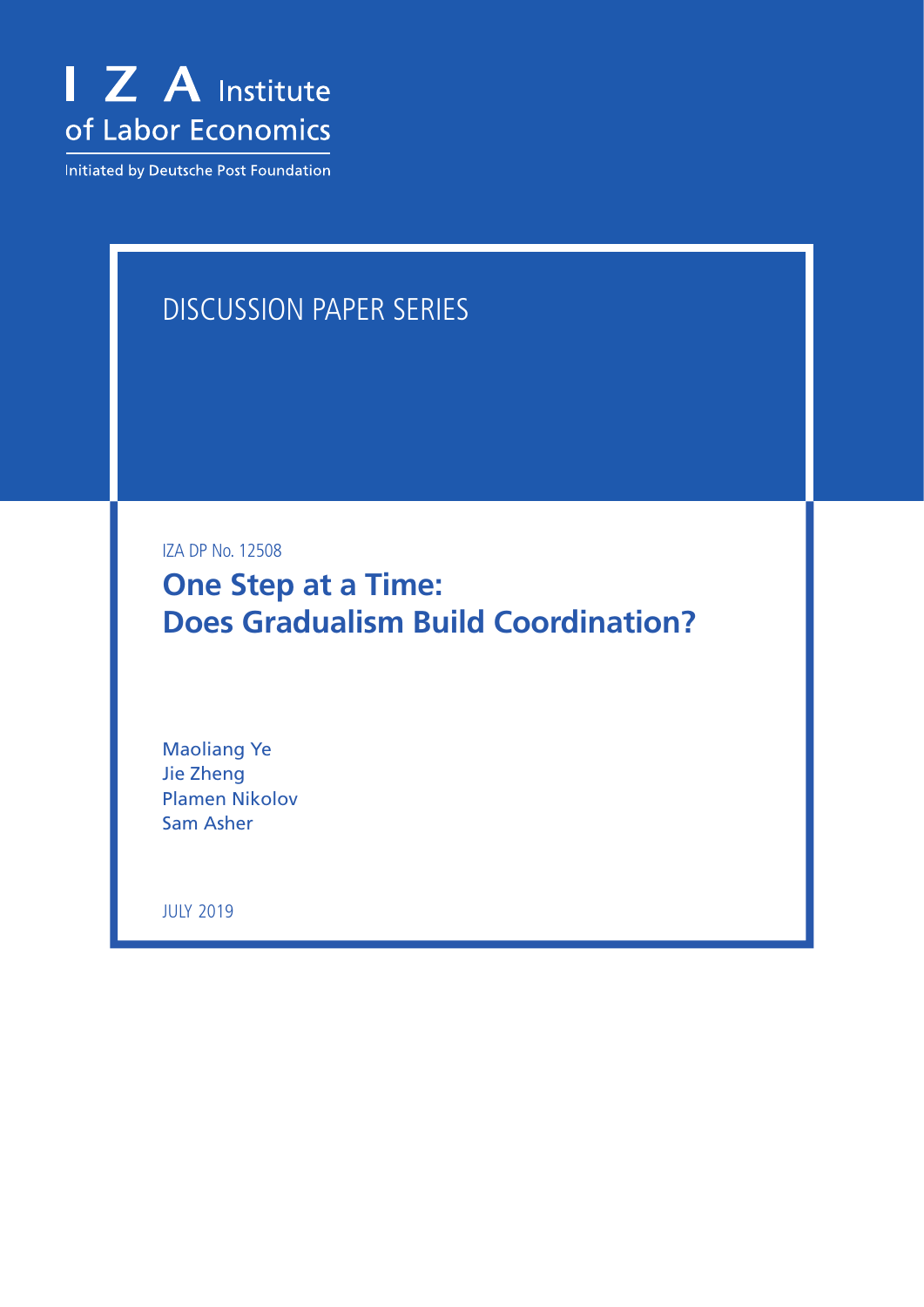

Initiated by Deutsche Post Foundation

# DISCUSSION PAPER SERIES

IZA DP No. 12508

# **One Step at a Time: Does Gradualism Build Coordination?**

# **Maoliang Ye**

*Xiamen University*

**Jie Zheng** *Tsinghua University*

## **Plamen Nikolov**

*State University of New York and IZA*

**Sam Asher** *World Bank*

JULY 2019

Any opinions expressed in this paper are those of the author(s) and not those of IZA. Research published in this series may include views on policy, but IZA takes no institutional policy positions. The IZA research network is committed to the IZA Guiding Principles of Research Integrity.

The IZA Institute of Labor Economics is an independent economic research institute that conducts research in labor economics and offers evidence-based policy advice on labor market issues. Supported by the Deutsche Post Foundation, IZA runs the world's largest network of economists, whose research aims to provide answers to the global labor market challenges of our time. Our key objective is to build bridges between academic research, policymakers and society.

IZA Discussion Papers often represent preliminary work and are circulated to encourage discussion. Citation of such a paper should account for its provisional character. A revised version may be available directly from the author.

ISSN: 2365-9793

**IZA – Institute of Labor Economics**

| Schaumburg-Lippe-Straße 5-9 | Phone: +49-228-3894-0       |             |
|-----------------------------|-----------------------------|-------------|
| 53113 Bonn, Germany         | Email: publications@iza.org | www.iza.org |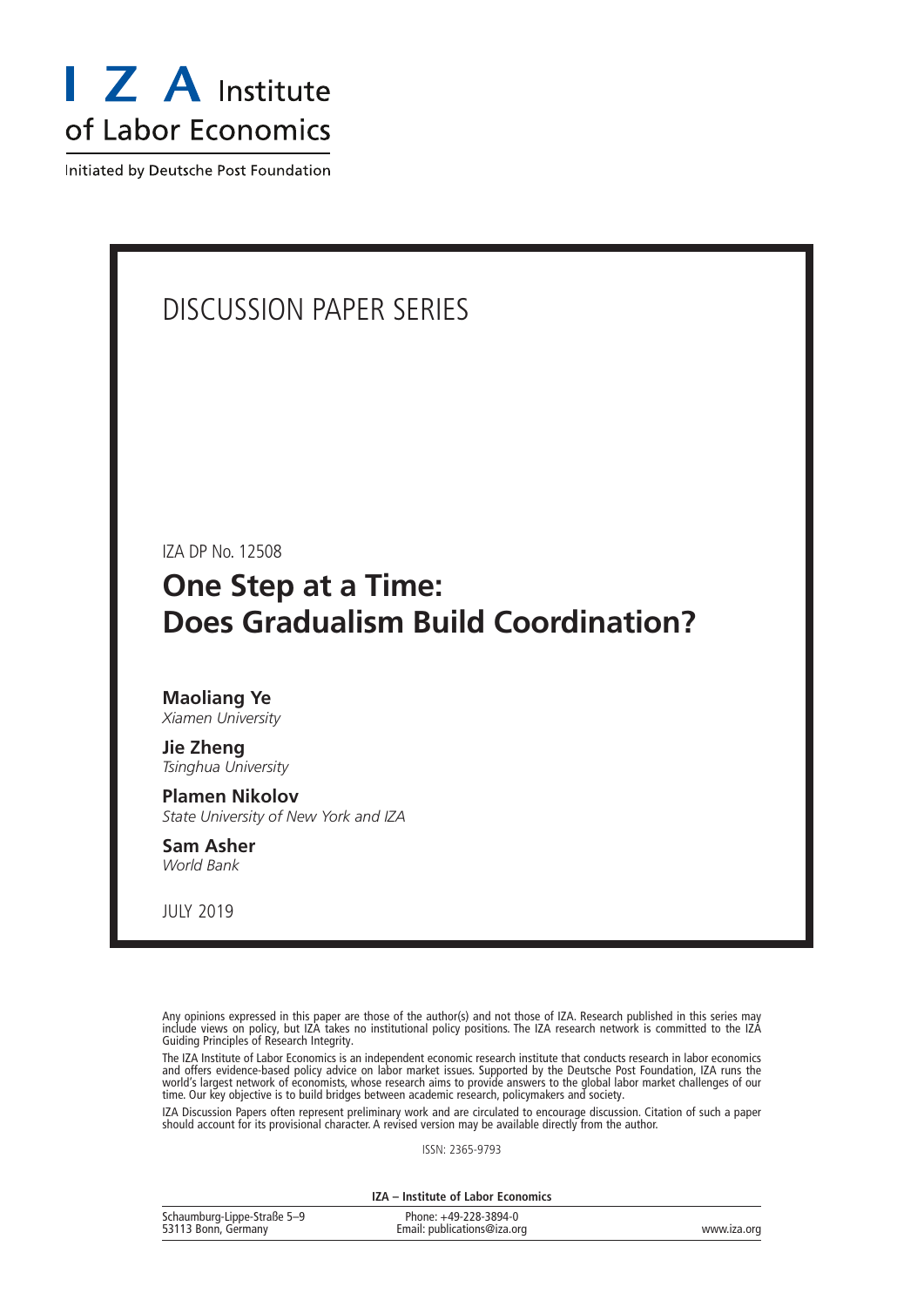# ABSTRACT

# **One Step at a Time: Does Gradualism Build Coordination?\***

This study investigates a potential mechanism to promote coordination. With theoretical guidance using a belief-based learning model, we conduct a multi-period, binary-choice, and weakest-link laboratory coordination experiment to study the effect of gradualism – increasing the required levels (stakes) of contributions slowly over time rather than requiring a high level of contribution immediately – on group coordination performance. We randomly assign subjects to three treatments: starting and continuing at a high stake, starting at a low stake but jumping to a high stake after a few periods, and starting at a low stake while gradually increasing the stakes over time (the Gradualism treatment). We find that relative to the other two treatments, groups coordinate most successfully at high stakes in the Gradualism treatment. We also find evidence that supports the belief-based learning model. These findings point to a simple mechanism for promoting successful voluntary coordination.

| <b>JEL Classification:</b> | C91, C92, D03, D71, D81, H41                     |  |  |  |
|----------------------------|--------------------------------------------------|--|--|--|
| Keywords:                  | gradualism, coordination, laboratory experiment, |  |  |  |
|                            | belief-based learning                            |  |  |  |

### **Corresponding author:**

Maoliang Ye Department of Public Finance School of Economics Wang Yanan Institute for Studies in Economics MOE Key Laboratory of Econometrics Fujian Key Laboratory of Statistical Science Xiamen University Xiamen 361005 Fujian China

E-mail: maoliang.ye@post.harvard.edu

<sup>\*</sup> We would like to thank Alberto Alesina, Jim Alt, Nejat Anbarci, Abhijit Banerjee, Max Bazerman, Iris Bohnet, Hannah Bowles, Gary Charness, Raj Chetty, Soo Hong Chew, Kim Chung, Lu Dong, Ninghua Du, Dirk Engelmann, Paolo Epifani, Liangcong Fan, Ernst Fehr, Qiang Fu, Daniel Friedman, John Friedman, Roland Fryer, Francis Fukuyama, Sen Geng, Francesca Gino, Edward Glaeser, Brett Graham, Fuhai Hong, Xiangting Hu, Wei Huang, Jianpei Li, Zhi Li, Pinghan Liang, Jingfeng Lu, Yuichiro Kamada, Larry Katz, Rongzhu Ke, Judd Kessler, David Laibson, Jeff Liebman, Jaimie Lien, Tracy Liu, Erzo Luttmer, Brigitte Madrian, Juanjuan Meng, Louis Putterman, Alvin Roth, Jason Shachat, Andrei Shleifer, Monica Singhal, Qianfeng Tang, Dustin Tingley, Lise Vesterlund, Ruixin Wang, Yun Wang, Lijia Wei, Xi Weng, Chunlei Yang, Lan Yao, Tristan Zajonc, Richard Zeckhauser, Yao Zeng, Hongliang Zhang; Lorenzo Casaburi contributed to the early stages of this study. We acknowledge financial support by the Youth Grant for Humanities and Social Sciences Research, Chinese Ministry of Education [Grant 14YJC790156], the Fundamental Research Funds for the Central Universities [Grant 20720161075], the National Natural Science Foundation of China [Grants 61661136002 and 71873074], and The Harvard Institute for Quantitative Social Sciences. The School of Economics at Renmin University generously provided the laboratory. Xuelin Li, Yuqi Zheng, Matthew Bonci, and Dayne Feehan provided excellent research assistance.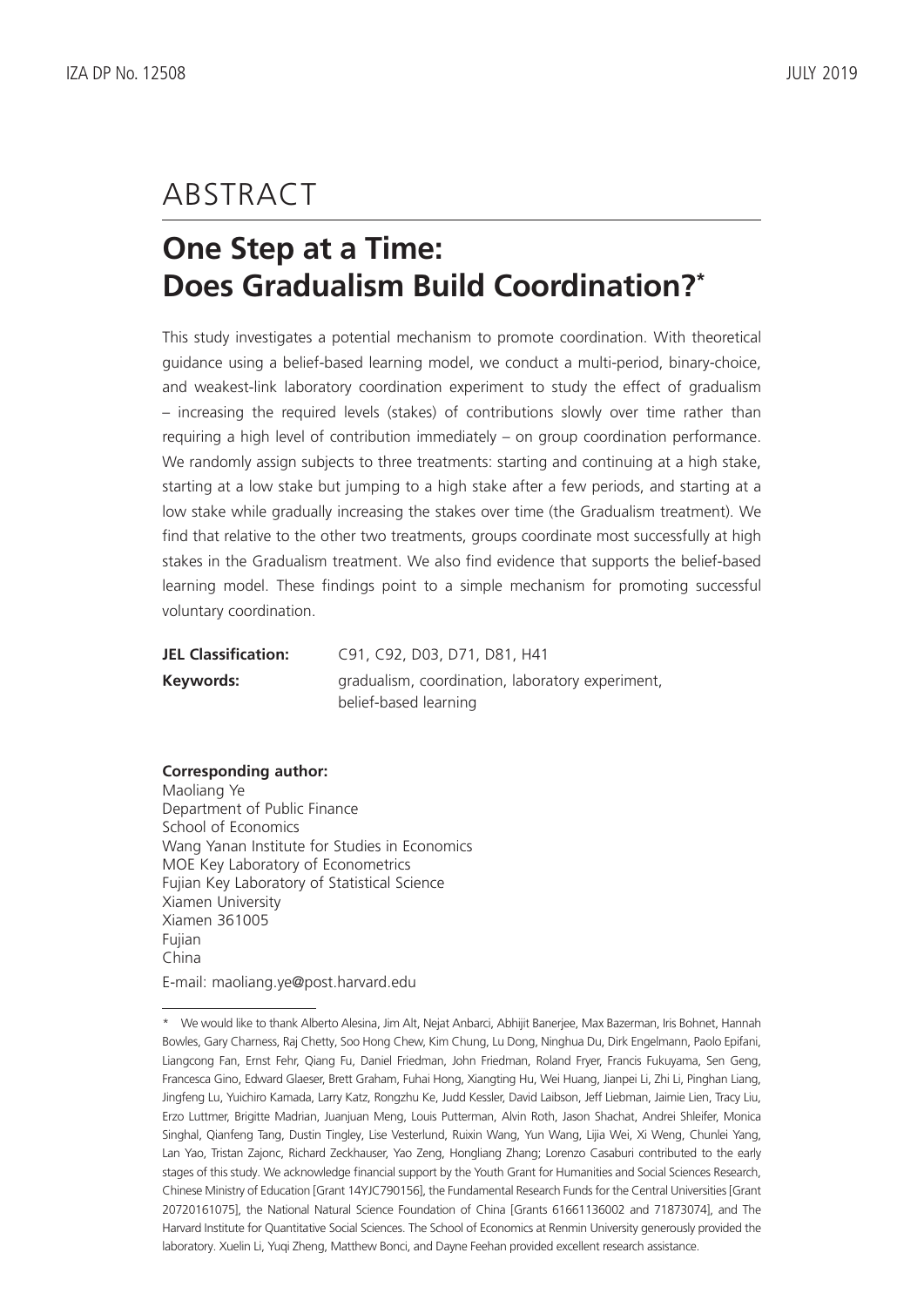#### 1. **Introduction**

Coordination is at the core of a wide variety of economic activities and organizational performance (Schelling, 1960; Arrow, 1974).<sup>1</sup> However, efficient coordination outcomes are often difficult to attain without effective coordination mechanisms (Van Huyck, Battalio & Beil, 1990; Knez & Camerer, 1994; Cachon & Camerer, 1996; Weber, 2006; Devetag & Ortmann, 2007). Managers routinely face the challenge of how best to induce a high level of effort and facilitate coordination across multiple agents both within and across organizations, which has been a central issue in the practice and science of organizational management (Van De Ven, Delbecq & Koenig, 1976; Lounamaa & March, 1987; Smith, Carroll & Ashford, 1995; Siemsen, Balasubramanian & Roth, 2001; Rico et al., 2008; Okhuysen & Bechky, 2009). Leading business magazines such as the Harvard Business Review routinely run articles on how to promote teamwork and coordination (e.g., Hackman, 2009; Prusak, 2011).

In this paper we propose and test one mechanism to promote coordination, which we call gradualism: starting small and gradually increasing the stake of a coordination project within a fixed group. The corresponding hypothesis is that allowing agents to coordinate first on small and easy-to-achieve goals (projects) and slowly increasing the level of goals, facilitates subsequent coordination on otherwise hardto-achieve outcomes.

Gradualism is employed by managers and leaders in a wide range of real-world settings. Team building often adopts a gradual method: to help build coordination in collaborative projects involving pivotal efforts from all members, new employees and teams are initially given smaller or easier tasks which ensure that they can then coordinate well in larger or harder tasks later. For example, law enforcement units, police Special Weapons and Tactics (SWAT) teams, as well as special military groups, are initially given ordinary low-stake tasks until proven effective before they are assigned to resolve more critical high-stake situations. In entrepreneurship, the success of a startup venture requires the effort and input from all partners with various expertise and resources, and the growth path involves starting very small (e.g., little capital), and then progressing through funding rounds where larger and larger investments are made (Zhou & Su, 2011). Microfinance institutions often offer group loans that start small and increase in size upon successful repayment by all members of the group (Armendariz & Morduch, 2010). Last, leaders of international organizations also adopt the gradualist approach to facilitate international coordination. Abbott and Snidal (2002) highlights the function of the gradualist approach in the development of the 1997 OECD Anti Bribery Convention. Combating bribery of foreign public officials in international business transactions requires inputs from all countries involved; otherwise, the corrupted business can easily circumvent the campaign and exercise in the countries with least effort on anti-corruption. Thus, the international anti-

<sup>&</sup>lt;sup>1</sup> In this study, we focus on those coordination games with Pareto-ranked equilibria.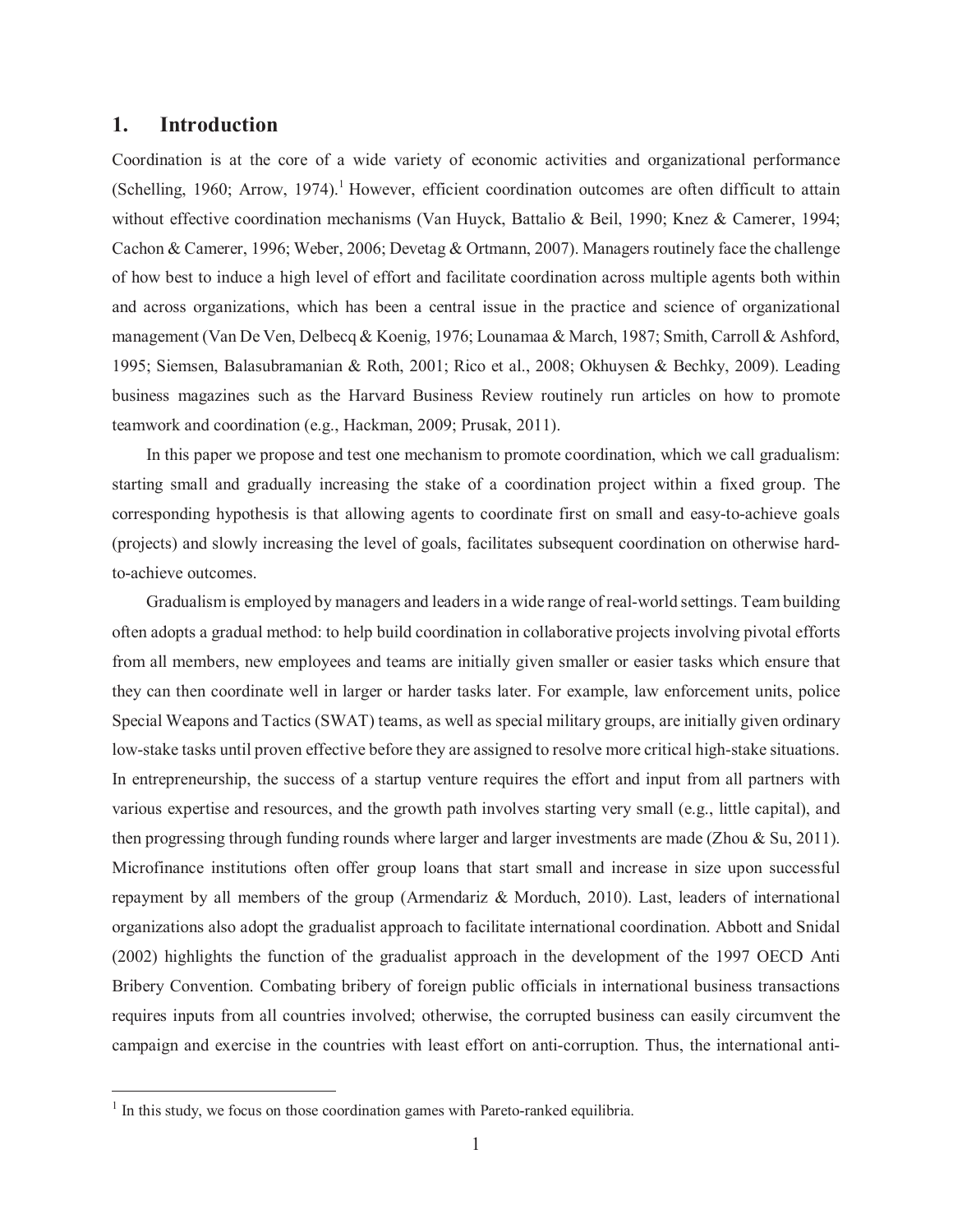bribery collaboration reflects a multi-player coordination problem, which involves the strategic uncertainty about the effort level other partner countries are willing to exert. Breaking the final goal into a series of steps has allowed the countries to avoid the failure in previous big-bang approaches which sought an immediate international treaty requiring others states to adopt the equivalent anti-bribery regulation as in the US. International agreements on law enforcement, trade, arms reduction, and environmental coordination have also adopted a similar gradualist approach (Benyon, 1994; Langlois & Langlois, 2001).

We conduct a computer-based laboratory coordination experiment with repeated interactions. In each period, every subject is endowed with a certain amount of points (monetary units in the laboratory) and is asked to participate in a group project with a certain stake level. Each subject has two options: (1) to contribute the exact pre-set amount (i.e., the stake) or  $(2)$  to contribute nothing. In each period, each subject realizes an extra return only when all group members contribute to the project; otherwise, each member ends up with the initial endowment minus his/her contribution. This set-up is generally referred to as the minimum-effort or weakest-link coordination game: the payoff depends on the effort of the individual and the minimum effort of all group members. The stage game in each period is a multi-player stag hunt because of the binary choice feature available to each player.<sup>2</sup>

We assign the subjects to three main treatments of differing stake patterns. In particular, the stake patterns differ in the first six periods but feature an identical high stake for the next six periods. The first treatment, which we call Big Bang, features a constant high stake for all 12 periods. The second treatment, called Semi-Gradualism, features a constant low stake for the first six periods and then a high stake for the next six periods. In our third and key treatment, termed Gradualism, we increase the stake in each of the first six periods in small amounts until the highest stake is reached in Period 7. We exploit this design to address how the pattern of varying stake levels influences group coordination at high-stake levels. Specifically, we test the effect of gradualism on coordination performance in the high-stake periods. See Figure 1 for a graphical illustration of all treatments.

#### [Figure 1 about here]

We propose a belief-based learning model which predicts that gradualism attains more successful coordination at a high-stake level than alternative treatments, which is confirmed by our experimental results. In terms of magnitude, the effects are large: 61.1% of the Gradualism groups successfully coordinate in the final period, whereas only 16.7% and 33.3% of Big Bang and Semi-Gradualism groups do so, respectively. The Semi-Gradualism treatment fails to foster high-stake coordination compared with the Gradualism treatment. Our findings suggest that for a group to establish successful coordination at a

<sup>&</sup>lt;sup>2</sup> Bolton, Feldhaus, and Ockenfels (2016) provide a brief summary of the stag hunt literature.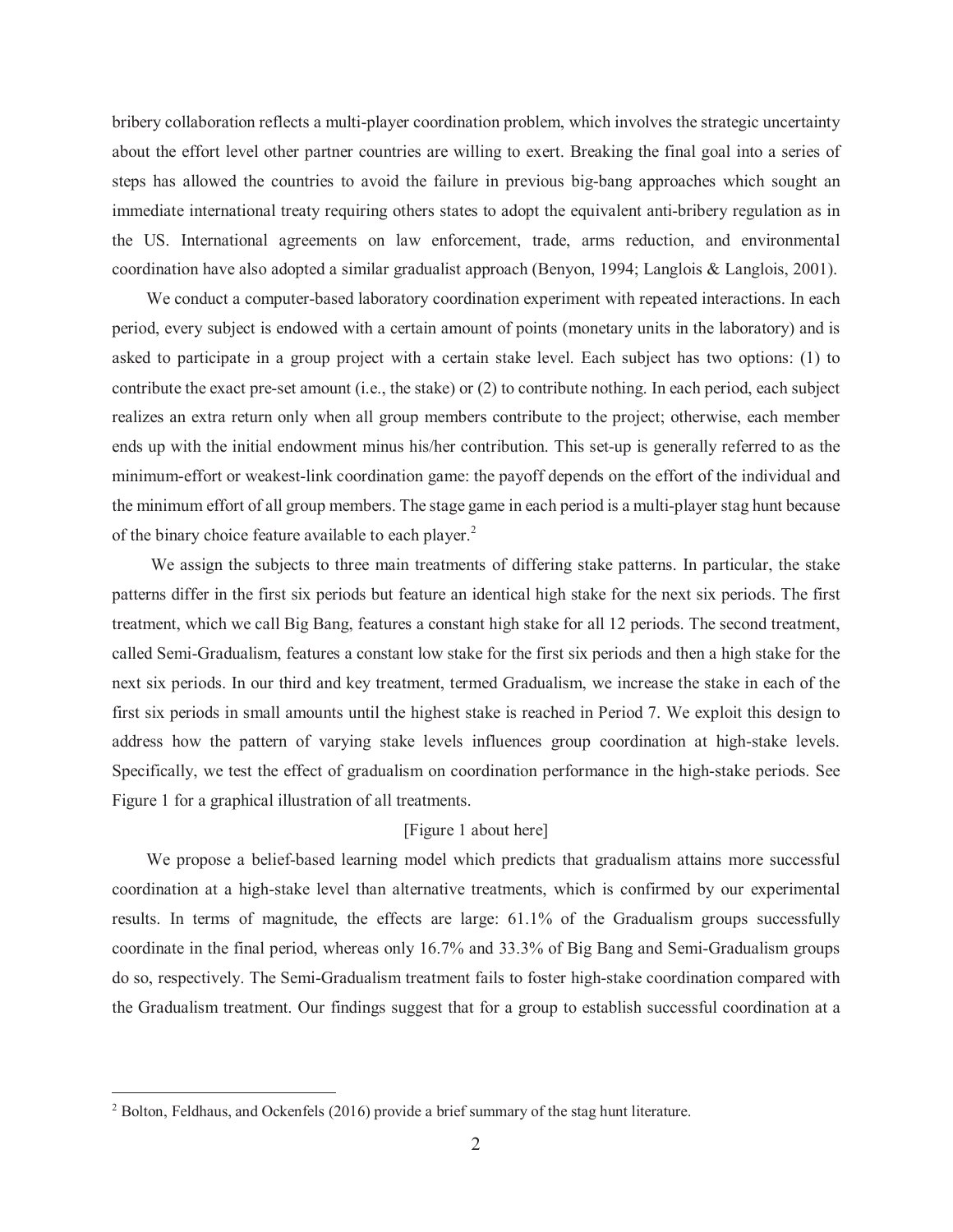high-stake level, it is better to begin at a low-stake level and, equally important, to increase the stake level slowly.

When a person interacts with others in a group, he/she not only learns about group members but may also develop beliefs about the contributing tendencies of an average person from the general population. Thus, we introduce a second stage to the experiment. The subjects from various treatments in the first stage were randomly reshuffled into new groups when they entered the second stage of the game, and then continued to play at the same stake level as the end of the first stage. We hypothesize that subjects who were in the gradualism treatment may contribute more when they enter the new groups because they have higher beliefs about others' contribution possibilities. Subjects may also adapt their behavior over time as their beliefs update in the second stage.

We find that subjects in the Gradualism treatment, who are more likely to experience successful coordination at the end of the first stage than subjects in the other treatments, are 12.2 percentage points more likely to contribute upon entering a new group when we reshuffle subjects from all treatments into new groups in the second stage. However, subjects who were initially in the Gradualism treatment become less likely to contribute when they find that their contributions are not rewarded in the new environment, possibly because the new group members may have had different coordination outcomes previously. This result provides suggestive evidence of the role of beliefs which players carry from old groups to new ones and later update based on the performance of the new groups.

To further explore the potential channel through which gradualism fosters high-stake coordination, we conduct a supplementary experiment akin to the main experiment except that we explicitly elicit the beliefs of the subjects regarding the probability that other group members contribute in each period. The results are consistent with the belief-based learning model: subjects form their initial beliefs based on the initial stake, make their contribution decisions based on their beliefs, and update their beliefs after observing the coordination outcome in each period.

The present study is the first that clearly tests the role of exogenous gradualism in coordination within a fixed group. The present study adopts an exogenous setting of stake paths and explores whether gradualism works better rather than whether players choose gradualism. By randomizing subjects into various treatments, we avoid the problem of self-selection when gradualism is endogenously chosen. We find that the coordination success rate is indeed higher under the gradualism mechanism, which may help explain why gradualism is a popular practice in many real world settings.

The present study has two key contributions to the literature. First, our study contributes to the literature on coordination mechanisms. Economists have addressed ways to promote successful coordination via various mechanisms, such as communication (Cooper et al., 1992; Charness, 2000; Weber et al., 2001; Duffy & Feltovich, 2002, 2006), teams (Feri, Irlenbusch & Sutter, 2010), between-group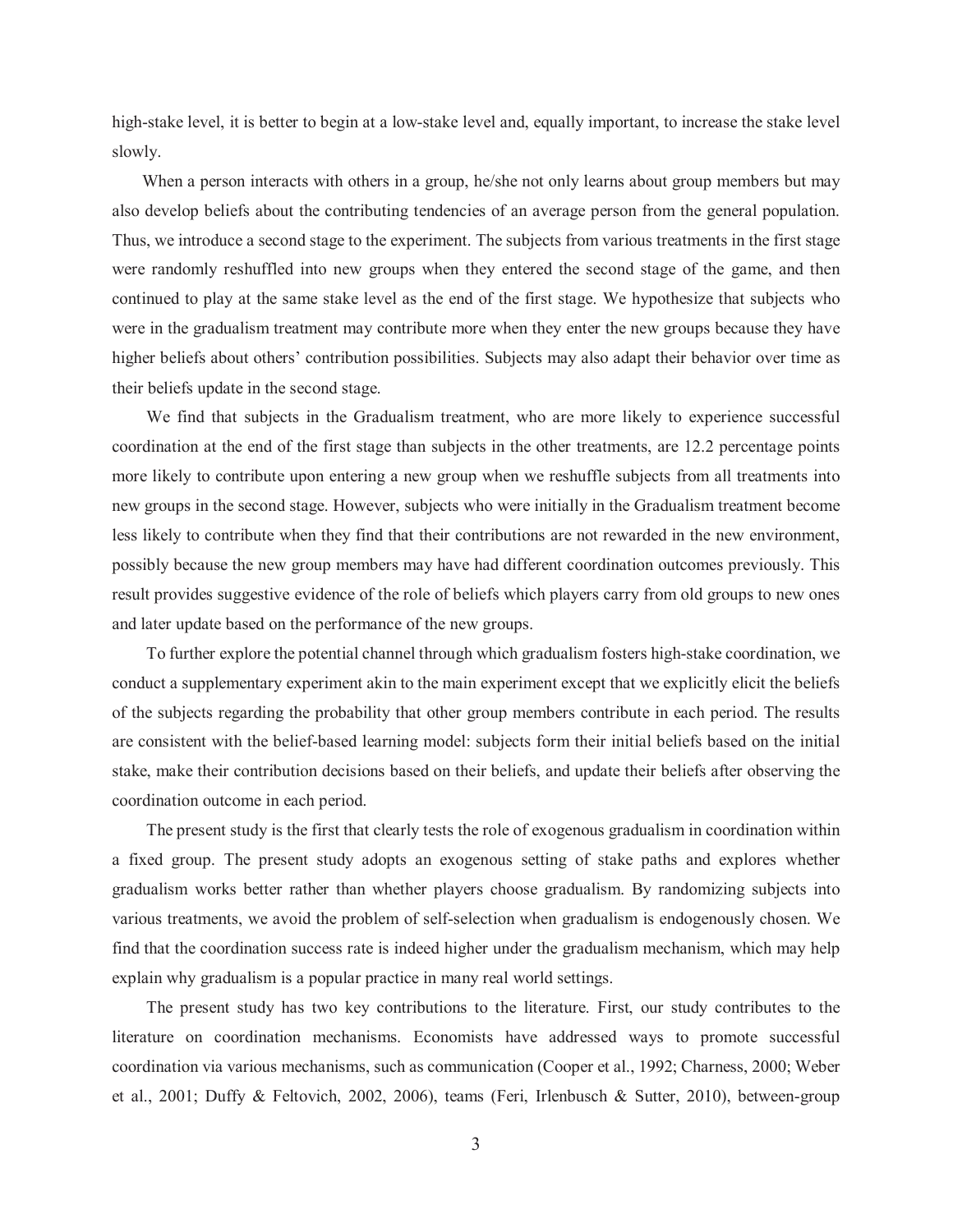competitions (Bornstein, Gneezy & Nagel, 2002; Riechmann & Weimann, 2008), voluntary group formation (Yang et al., 2017), voluntary reward (Yang et al., 2018), gradual organization growth (Weber, 2006), social identities (Chen & Chen, 2011; Chen, Li, Liu & Shih, 2014), information feedback (Berninghaus & Ehrhart, 2001; Devetag, 2003; Brandts & Cooper, 2006a), and transfer of learning across games (Devetag, 2005; Cason, Savikhin & Sheremeta, 2012). The present study examines how exogenous stake paths foster successful group coordination, thus proposing gradualism as an alternative mechanism. To the best of our knowledge, the only other studies that examine the effect of exogenous path dependence on group coordination are Weber (2006) and Romero (2015).<sup>3</sup> Second, our study contributes to the more general literature on dynamic simultaneous games with a gradualist feature, such as in the settings of public goods (Dorsey, 1992; Marx & Matthews, 2000; Kurzban et al., 2001; Duffy, Ochs & Vesterlund, 2007; Offerman & van der Veen, 2013; Oprea, Charness & Friedman, 2014) and prisoners' dilemmas (Andreoni & Samuelson, 2006). We provide detailed comparisons between the present study and the literature on dynamic simultaneous games in Section 2.

#### $2.$ **Relation with the Literature on Dynamic Simultaneous Games**

To better understand our study and its contributions, we compare it to the theoretical and experimental literature on coordination games with varying paths and other dynamic simultaneous games (e.g., public goods games, prisoners' dilemma games) with a gradualist feature.

In a dynamic laboratory weakest-link coordination experiment, Weber (2006) studies the dynamics of organizational growth and finds that gradually expanding group size leads to more successful coordination compared to immediately starting with a large group. The present study differs from Weber (2006) in four major ways: (1) Weber studies the path of group size, whereas we vary the stake path and explore gradualism in coordination within a fixed group;  $(2)$  in our study each player's choice set in each period is binary;  $(3)$  a third treatment – Semi-Gradualism – is used, which explores whether a sudden stake increase negatively affects coordination; (4) our theoretical model is based on a belief-based learning framework, whereas Weber (2006) adopts a linear adaptive dynamics framework.

In another study, Romero (2015) finds that groups coordinate better when the cost is increasing to a specific level than when the cost is decreasing to that level. Our setting differs from his study in two ways: (1) we change the stake level, which indicates not only the cost but also the benefit, whereas the stake level is fixed in his study;  $(2)$  we compare a slow increase with a sudden increase in stake as well as a high-stake

<sup>&</sup>lt;sup>3</sup> Riedl, Rohde and Strobel (2011), Salmon and Weber (2011), and Yang et al. (2013) use what can be considered a general path dependence approach, but with endogenous paths. They all focus on the issue of group size. The exogenous stake path change in our design is novel.

<sup>&</sup>lt;sup>4</sup> Other studies change either benefit (Brandts & Cooper, 2006b) or cost (Goeree & Holt, 2005), but not both. Our setup reflects those studies (Van Huyck et al., 1990; Knez & Camerer, 1994; Cachon & Camerer, 1996; Weber, 2006)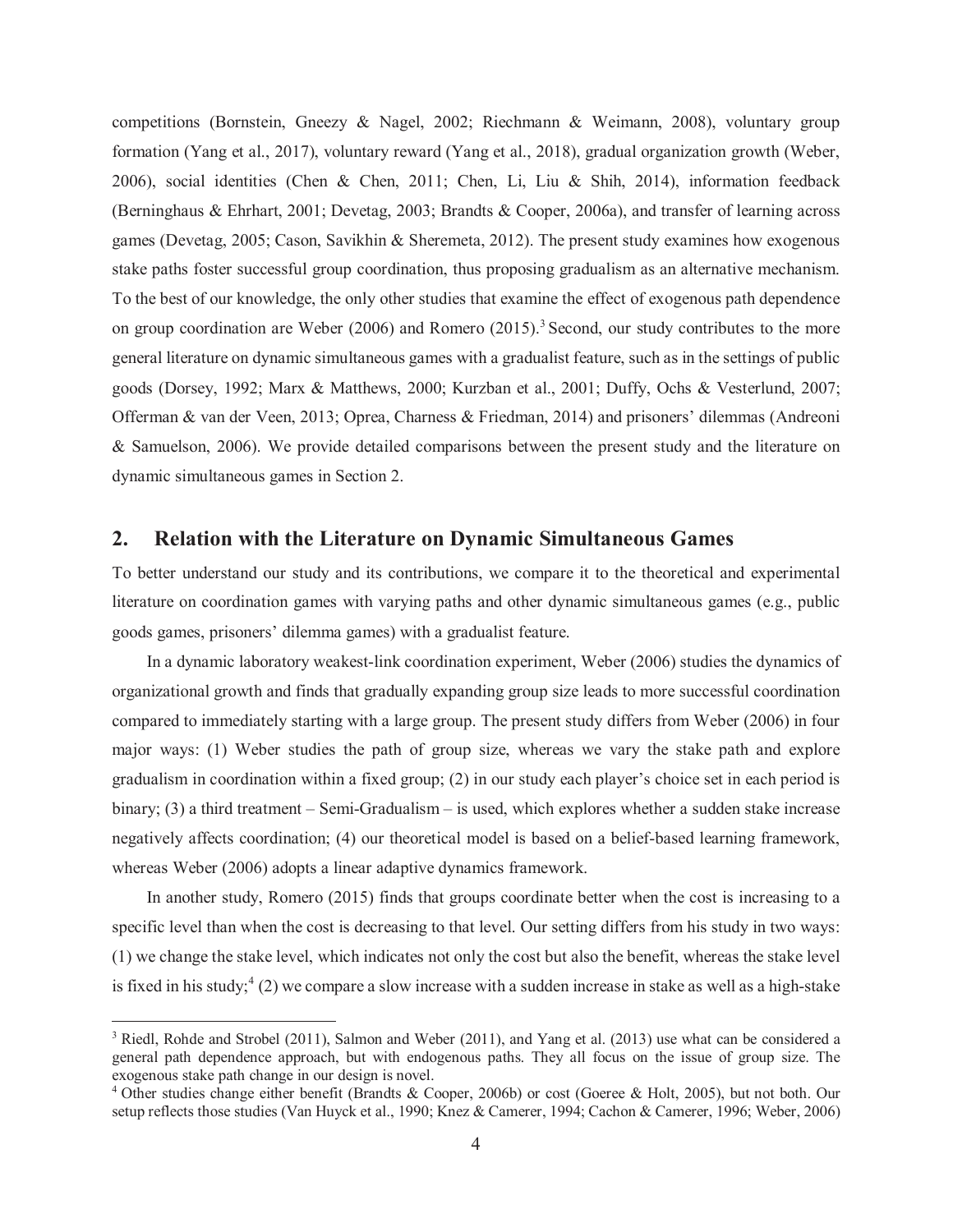starting point, whereas in his study the speed of cost change is fixed. In addition, the theoretical models are different: we employ a belief-based learning model with incomplete information, whereas Romero (2015) assumes a quantal response equilibrium framework with bounded rationality.

Battalio, Samuelson, and Van Huyck (2001), in a laboratory setting, also explore stake size effects in coordination games. They focus on how various levels of an optimization premium (defined as the difference between the payoff of the best response and inferior response to an opponent's strategy) influence players' behavior differently, where the stake size is the optimization premium. In their study, the stake size is fixed within a treatment. By contrast, we allow the stake size, interpreted as the participation cost (as well as the net profit of success) of a stag-hunt coordination project, to vary over time within a treatment. In particular, we examine the role of gradually increasing the stakes in building large-stake coordination, which is not examined by Battalio, Samuelson, and Van Huyck (2001).

Within the literature on dynamic real time public goods provision, the gradualist approach in the present study differs from those of previous studies, in particular, Dorsey (1992), Marx and Matthews (2000), Kurzban et al. (2001), Duffy et al. (2007), and Oprea et al. (2014). In addition to our binary weakest-link structure, which markedly differs from these studies, another unique feature of our setup is that the public projects in our game are independent from one period to the next: contributions cannot accumulate over periods, and each project features its own target (stake). In the aforementioned studies on dynamic voluntary contribution to a single public project, players are allowed to contribute whenever and as much as they wish and to accumulate their contributions over the course of the project (before the end of the game, each period has no objective). Our study determines whether first working on smaller tasks facilitates the accomplishment of a large task in a given group, rather than whether dividing the call for contribution into multiple periods and allowing contributions to accumulate over time improves collective contributions. Although the aforementioned studies do relate to certain real-world examples (e.g., long-term fund drives), the present study is better aligned with the different, yet just as significant, real-world cases mentioned earlier. In those introductory real-world examples, the duration of the final high-stake project is relatively short and is not divisible into sub-periods to accumulate effort. Moreover, regular feedback about what other participants contribute to the final project is not provided. Instead, players face an independent project with a clear and smaller objective in each period other than the final high objective, and players assess how they performed on these small tasks after each period.

Offerman and van der Veen (2013) explore whether governmental subsidies geared toward promoting public good provisions should be abruptly introduced or gradually increased; in other words, given the

that fix the benefit-cost ratio 2:1 at equilibrium, but we simplify the decision choice to be binary and change the scale of the group project simultaneously through varying the stake. Yang et al. (2017) have a similar setup where the benefit-cost ratio is a constant 2:1 at equilibrium, but the scale increases with group size.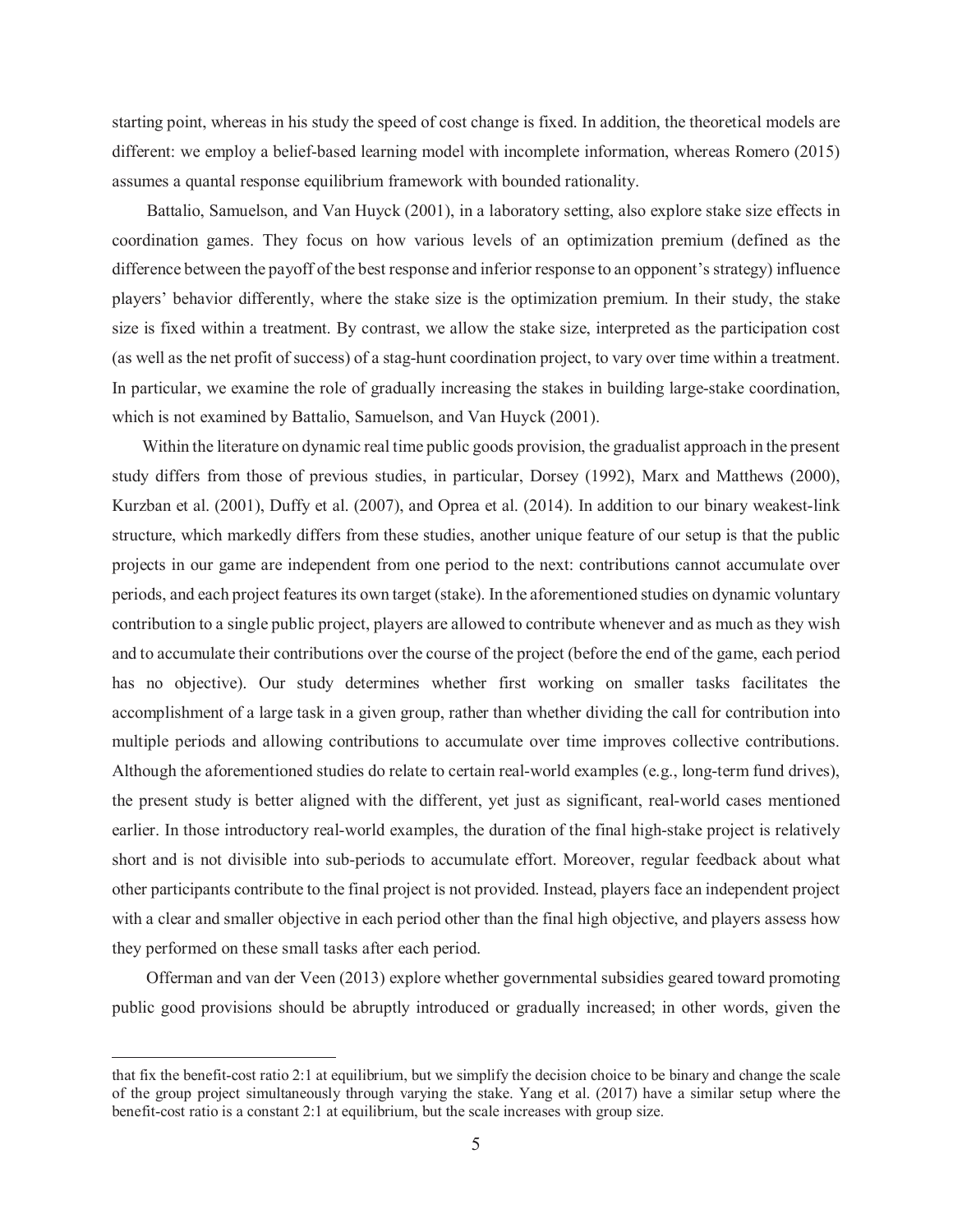benefit of the public good, whether the individual cost of providing the public good should be decreased sharply or gradually. The results favor an immediate increase of subsidy: when the final subsidy level is substantial, the effect of a quick increase is stronger than that of a gradual increase. The present study differs from Offerman and van der Veen (2013) in three key ways. First, these authors focus on how the use of subsidies can stimulate cooperation after its initial failure. The mechanism used in the present study is distinct from their subsidy mechanism as it focuses on the variation of stake patterns instead of governmental subsidies. Second, our study manipulates the stake level that decides both the cost and the benefit of the public good, whereas in the setup of Offerman and van der Veen, only the cost changes. Third, the stake paths of the present study are non-decreasing, whereas paths of the other are non-increasing.

We outline the efficiency gains of gradualism more clearly than Andreoni and Samuelson (2006). Andreoni and Samuelson (2006) examine a twice-played prisoners' dilemma, in which the total stakes in two periods are fixed and the distribution of these stakes across periods can be varied. Both their theoretical and experimental results show that the best way is to "start small" with bigger stakes in the second period. However, cooperation is low for the period with a high stake in their experiment. One potential explanation of the advantage of our setup in promoting efficiency over that of Andreoni and Samuelson (2006) is that unlike their setup, our weakest-link structure does not allow free riding.

Several theoretical studies examine monotone games – multi-period games in which players are constrained to choose strategies that are non-decreasing over time (i.e., players must increase their respective contributions over time) (Gale, 1995, 2001; Lockwood & Thomas, 2002; Choi, Gale & Kariv, 2008). In contrast to these studies, our game employs a different feature – we require the stake level, rather than the contribution, to be non-decreasing.

Watson (1999, 2002) examines theoretically how "starting small and increasing interactions over time" is an equilibrium for dynamic cooperation with the option to break up unilaterally, which endogenously forces "starting small" in equilibrium. In contrast, through determining the stake path exogenously, we address whether gradualism promotes coordination at high-stake levels among fixed partners with no chance of breaking up (each player in a group can choose not to contribute in each period, but not to leave the group before the game ends), rather than whether players themselves choose to adopt a gradualist approach. In addition, our setup focuses on weakest-link coordination problems with no chance of free riding.

In summary, there are many organizational settings in which changing group sizes, group compositions, or other factors is difficult, but where a leader can start a group with an easier version of a task to provide reassurance and strengthen beliefs. This is a common practice and therefore worth investigating. We explore this mechanism experimentally together with a theoretical framework, and demonstrate that it can be a valuable tool for aiding high-stakes coordination.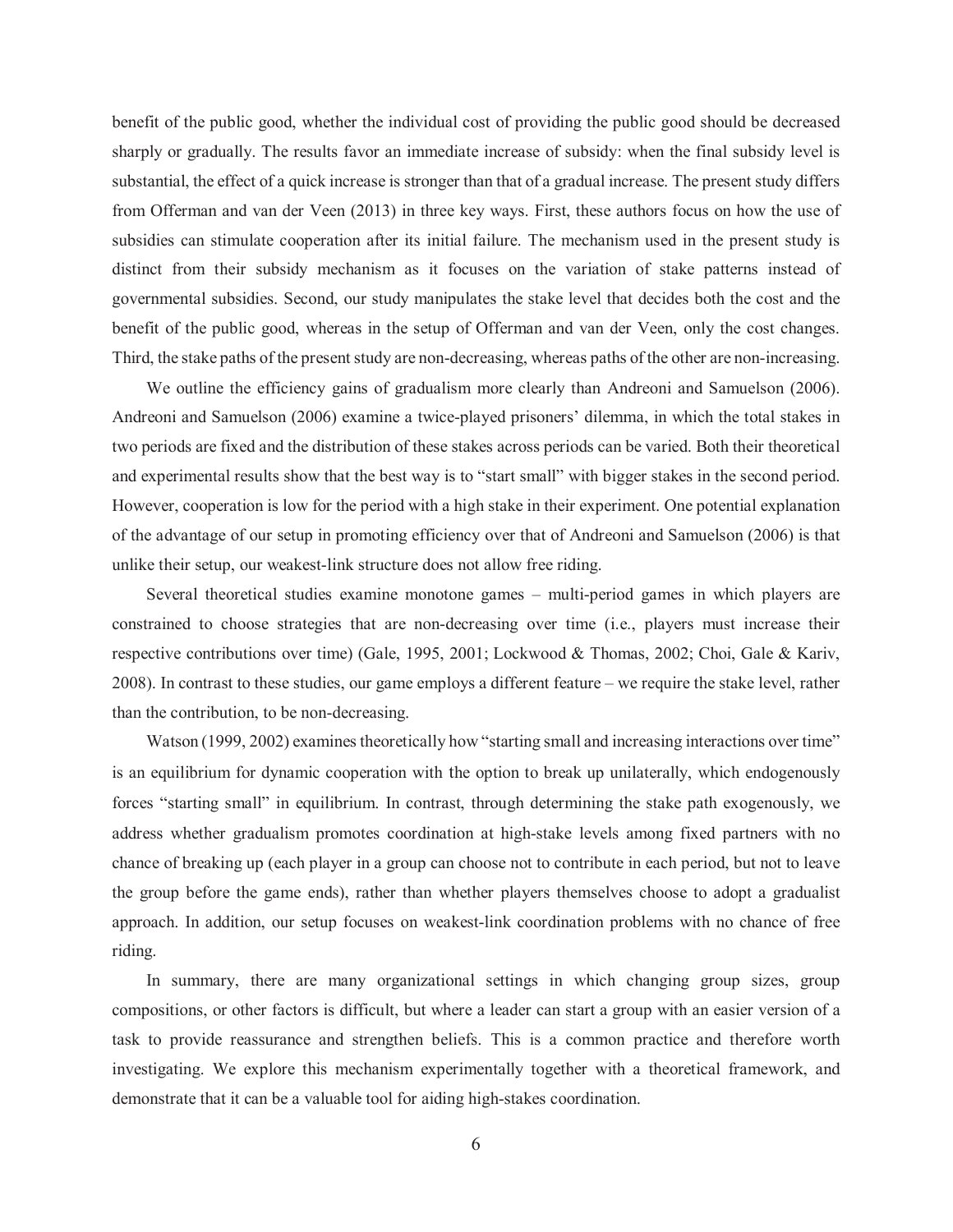#### **Experimental Settings** 3.

#### 3.1 Game Composition, Information Structure, and Payoff Structure

In July 2010, we conducted the laboratory experiment at the Renmin University of China in Beijing, China, with 256 subjects that were recruited through the bulletin board system and posters. The majority of the subjects were students from Renmin University and nearby universities.

The experiment consisted of 18 sessions, which were all computerized using the z-Tree software package (Fischbacher, 2007). Both the instructions (see S1 in the Supplemental Material) and the game information shown on the computer screen were in Chinese. In each session, we randomly assigned subjects to groups of four; our sample consisted of 64 groups in total.

The experiment included two stages: the first stage comprised twelve periods, whereas the second one comprised eight periods. Group members did not change within each stage, but subjects were randomly reshuffled into groups of four after the first stage; this rule was announced publicly in each session. The subjects were not told the exact number of periods in each stage. Instead, the subjects were told that the experiment would last from 30 minutes to one hour. This includes the time for sign-up, reading of instructions, completion of a quiz (designed to ensure that subjects understood the experimental rule), and final payment. Furthermore, at the beginning of each period, subjects knew the stake of the current period but not those of future periods. This condition replicates the circumstances of many real-world cases, in which people do not know the exact number of coordination opportunities or what is at stake in future interactions.

In each period, we endowed each subject with 20 points and asked each to give a certain number of points to the common pool of his/her assigned group. The required number of points could vary across periods, and subjects could only choose "to give the exact points required" (we use the natural term "give" rather than "contribute" in the instruction) which we refer to as *stake*, or "not to give" at all. If all members in a group contributed, then each member not only received the stake back, but also gained an extra return equal to the stake. If not all group members contributed, then each member finished the period with only his/her remaining points (i.e., the initial endowment in each period minus the contribution of the subject).

In summary, players earned points according to the following payoff function in each period, which is conditional on the actions of all players in the same group:

$$
\pi_{i,t}(A_{i,t}, A_{-i,t}) = \begin{cases}\n20 + S_t, & \text{if } A_{i,t} = C \text{ and } A_{j,t} = C, \forall j \neq i \\
20, & \text{if } A_{i,t} = NC \\
20 - S_t, & \text{if } A_{i,t} = C \text{ and } \exists j \neq i, \text{ s.t. } A_{j,t} = NC\n\end{cases}
$$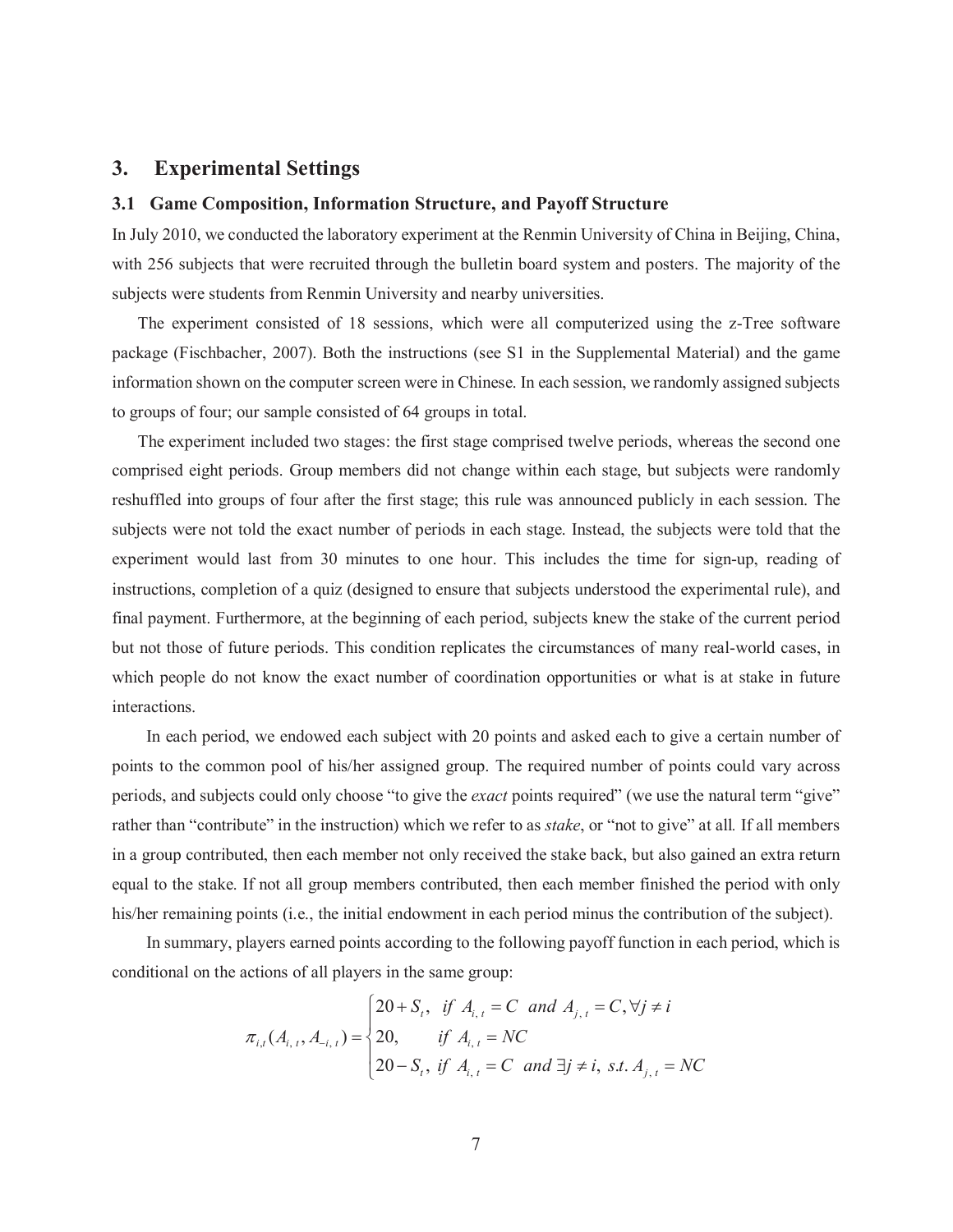where  $\pi_{i,t}$  is *i*'s payoff at period *t*,  $S_t$  is the stake at *t*.  $A_{i,t}$  and  $A_{i,t}$  are the actions of *i* and *j* at *t*, respectively (*i* and *j* are in the same group), and  $A_{-i,t}$  denotes the list of actions of all players except *i*.  $C$  represents "contribute," whereas  $NC$  represents "not contribute." Thus, each period features a fourplayer stag hunt game, in which there exists one mixed-strategy Nash equilibrium, where each player contributes with probability  $2^{-\frac{1}{3}}$ , and two pure-strategy Nash equilibria: where all players contribute and where no player contributes. For all values of  $S<sub>i</sub>$ , the secure equilibrium (all players choosing  $NC$ ) is risk-dominant according to the Harsanyi-Selten definition. Except for the binary choice set in each period, our setup is consistent with the minimum effort coordination literature that has a 2:1 benefit-cost ratio at each pure-strategy equilibrium.

We did not allow communication across subjects. The preclusion of communication makes coordination among players difficult. The reason is that we are interested in studying how gradualism may help solve coordination difficulties in the absence of communication mechanisms.

At the end of each period, subjects knew whether all four group members (including himself/herself) contributed the stake for that period, but did not know the total number of group members who contributed (in case fewer than four members contributed). This design is consistent with the type of minimum-effort coordination games with limited information feedback, in which the only commonly available historical information to players is the minimum contribution of group members. This feature is popular in the contract theory literature, in which an imperfect observation of efforts is commonly assumed. By adopting this design, we can also increase the difficulty of coordination given other aspects of the experiment, and study whether gradualism can help overcome such a difficulty.

The final total payment to each player equaled the accumulated earnings over all periods plus a showup fee. The exchange rate was 40 points per CNY 1. An average subject earned CNY  $21-22$  (around USD 3) including the show-up fee for the whole experiment, which covered ordinary meals for one to two days on campus. With regard to its purchasing power, the payment was comparable to those experiments conducted in other countries.

#### **3.2 Treatment Group Assignments**

Our experiment consisted of three main treatments: (1) Big Bang, (2) Semi-Gradualism, and (3) Gradualism. To isolate the wealth effect on the contribution of participants from the effect of the three main treatments in the second half (Periods  $7-12$ ) of the first stage, we also introduced a fourth High Show-up Fee treatment, which is identical to the Big Bang treatment except that we give subjects higher show-up fees. All groups in the three main treatments faced the same stake in the second half of the first stage, but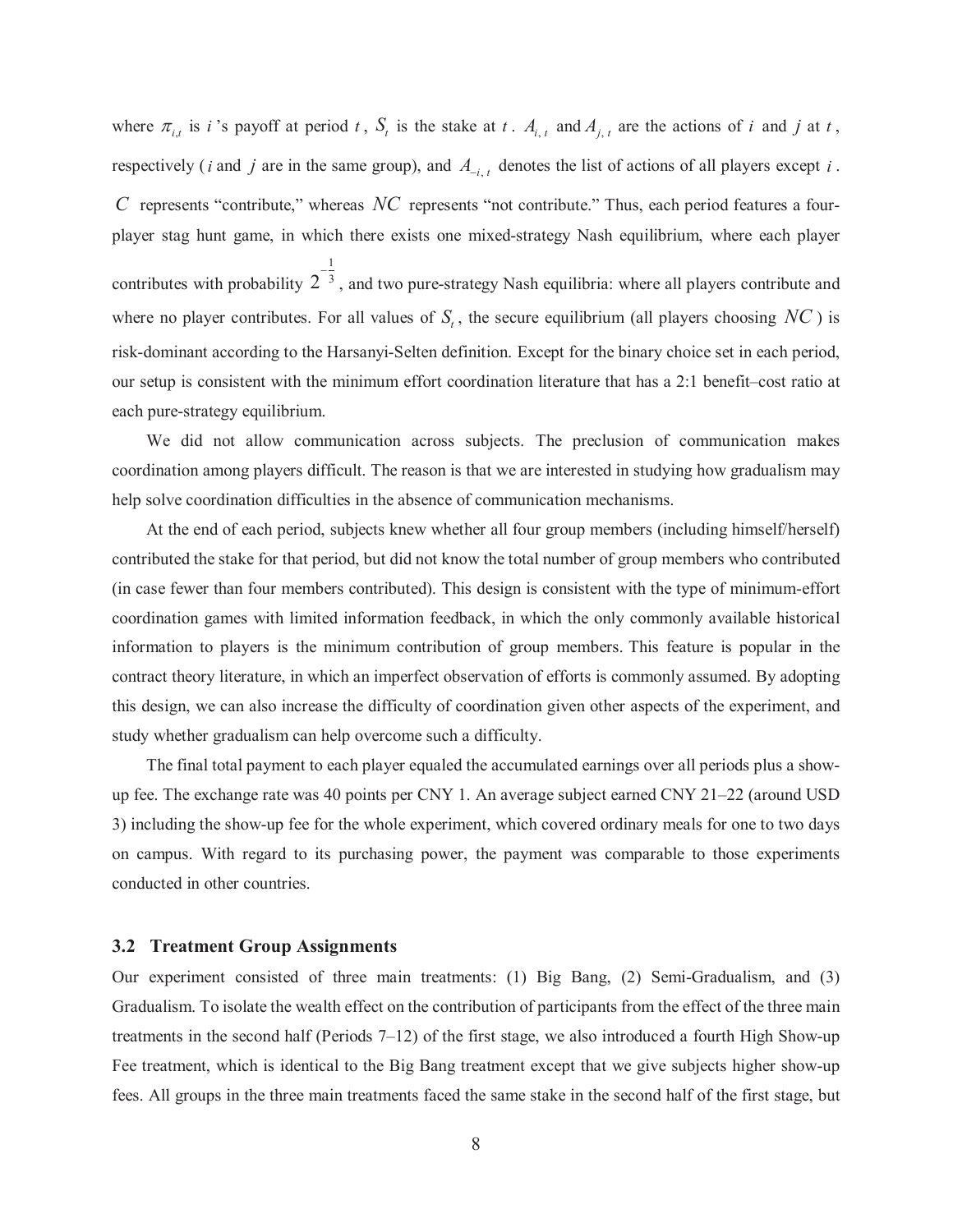stake paths differed for each treatment in the first half (Periods  $1-6$ ). We randomly assigned 12 subjects (three groups) into the three main treatments for eight of the 18 sessions. In the remaining 10 sessions, we randomly assigned 16 subjects (four groups) into the four treatments (three main treatments and the High Show-up Fee treatment). In total, we had 18, 18, 18, and 10 groups (or 72, 72, 72 and 40 subjects) in Big Bang, Semi-Gradualism, Gradualism, and High Show-up Fee treatments, respectively. Table S2 in the Supplementary Material shows that the randomization of treatment assignments worked well.

Figure 1 shows the game stakes across periods. For the Big Bang treatment, the stakes were always kept at the highest level, which was  $14<sup>5</sup>$  For the Semi-Gradualism treatment, we set the stakes at two for the first six periods and then we set them at the highest stake for the next six periods. Finally, for the Gradualism treatment, we gradually increased the stakes from 2 to 12 with a step of 2 for the first six periods, and we kept them fixed at the highest stake for the next six periods.

This experiment had a second stage, as mentioned earlier. The subjects from various treatments were randomly reshuffled into groups of four when they entered the second stage of the game. New group members did not necessarily come from the same group in the first stage; this rule was made common information. Within the second stage of the game, group compositions were fixed, and stakes were all set at the highest stake (14) for all periods and all groups.

At the start of the second stage, we notified each player that he/she would enter a new random group. At the end of each stage, we notified each player of the number of points he/she had accumulated to date.

At the end of the experiment, we asked subjects to complete a brief survey that collected information on age, gender, nationality, education level, concentration at school, working status, income, as well as their risk preferences over lotteries adopted from Holt and Laury (2002).<sup>6</sup>

Table 1 and Figure 1 illustrate the main experimental design.

[Table 1 about here]

#### 4. **Theoretical Predictions and Hypotheses**

#### **4.1 A Simple Belief-based Learning Model**

The coordination problem in each period involves multiple equilibria. When multiple equilibria exist, the beliefs of the players are central in deciding which equilibrium outcome will be selected. Gradualism and

 $5$  We calibrated the highest stake level using 12 and 14, and finally opted for 12 in two sessions and 14 in 16 sessions. To make full use of the samples, we pooled all 18 sessions together in the analysis.

 $6$  We code the risk aversion attitude as the number of option A chosen in questionnaire by Holt and Laury (2002), ranging from 0 to 10. Thus, the larger the value, the more averse the subject is to risk. A simple regression of contribution decision on risk aversion shows the average marginal effect of risk aversion on contribution decision is -0.01, which suggests that if risk aversion increases from 0 (smallest possible value) to 10 (largest possible value), on average the contribution rate will fall by 10 percentage points. However, this effect is statistically insignificant when standard errors are clustered at either the group level  $(p=0.44)$  or at the subject level  $(p=0.45)$ .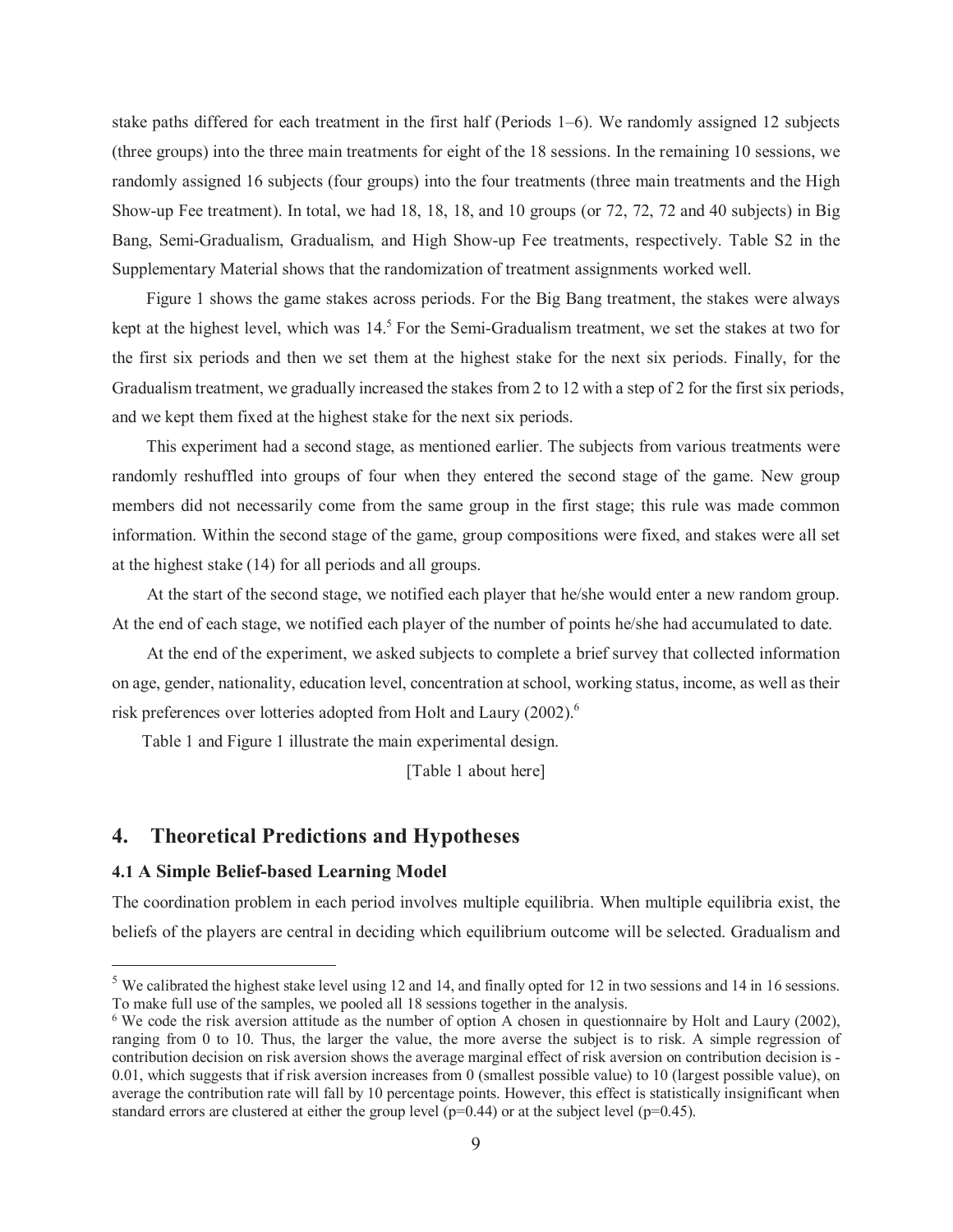alternative stake paths may matter in the coordination dynamics because they affect the beliefs of players: the stake level at the start of the game influences how players form their initial beliefs about the actions of others, whereas the stake path influences how players subsequently update these beliefs. Thus, we develop a simple belief-based learning model for theoretical predictions, although we do not rule out the possibility that other theoretical models may also be consistent with our experimental results (Levine & Zheng, 2015). The purpose of the model is to illustrate the intuition behind the efficacy of gradualism and its relation to beliefs, rather than providing a comprehensive model of belief-based choices in dynamic coordination games.

#### **Intuition**

Before we introduce the model and describe how the belief system works, we present the basic intuition as follows. In the belief-based learning framework, rational players have prior beliefs about the actions of others before the game starts, and update these beliefs based on the outcome of each period. The lower the stake level at the start of a game, the stronger are players' beliefs that others will contribute to the group project, and as a result, they are themselves more likely to contribute. Therefore, under the weakestlink payoff structure, the lower initial stakes will produce higher rates of contribution and success in group coordination (we define coordination success as the case that all group members contribute.) When groups successfully coordinate at a given stake level, players reinforce their beliefs about the likelihood that others will contribute at a stake level less than or equal to the current. Alternatively, coordination failure at a given stake level causes players to doubt that others will subsequently contribute at a stake level *greater* than or equal to the current level. Finally, when stakes increase in two consecutive periods, previous successful coordination at the lower stake level may (or may not) largely influence the posterior beliefs of the players regarding the actions of others at slightly (or substantially) higher stake levels. Thus, successful coordination at a low-stake level may not imply an immediate successful coordination at a high-stake level if the stake level increases dramatically. For this reason, slowly increasing the stake may better maintain coordination success.

The main aspects of the model are belief-based learning, myopia, and standard self-interested preference.<sup>7</sup> These assumptions allow us to focus on the belief updating process, which is an important feature in dynamic coordination games. A more general model of dynamic games is beyond the scope of the present study.

<sup>&</sup>lt;sup>7</sup> We adopt the myopia (i.e., backward looking) assumption for three reasons. First, this assumption is often used in learning models, such as reinforcement learning (e.g., Roth & Erey, 1995), belief-based learning (e.g., Fudenberg & Levine, 1998), experience-weighted attraction learning (e.g, Camerer & Ho, 1998, 1999), and adaptive dynamics (e.g, Crawford, 1995; Weber, 2006). Second, myopia allows us to focus on the key process of belief updating. Third, in our experiment, players do not know the future stake and the number of periods, which may limit the potential of forward looking and more strategic play. Thus, the backward-looking assumption is a reasonable simplification.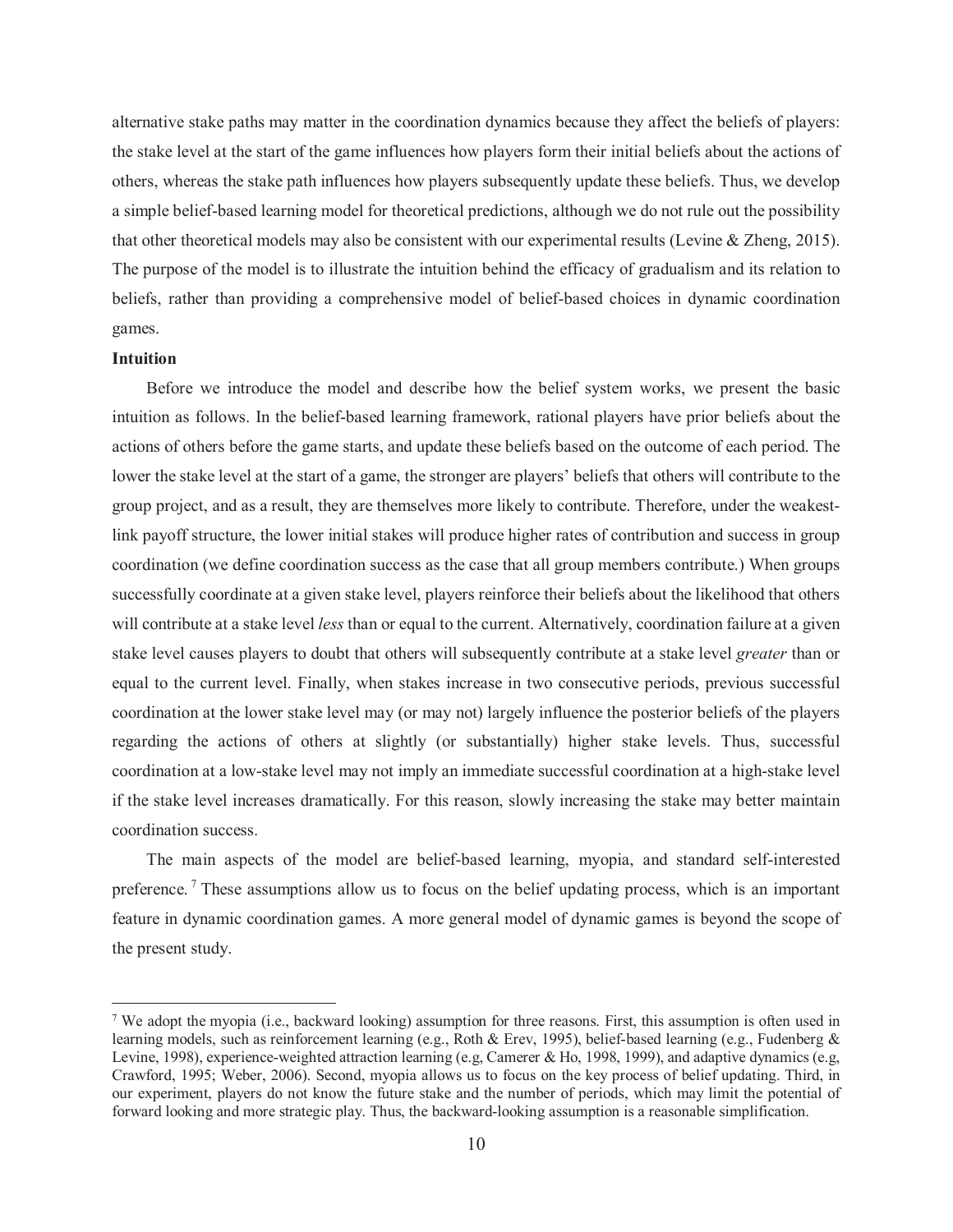#### **Setup**

The game structure and payoff rule in each period are as follows. There are N periods. In each period, a group of I risk-neutral players conduct a binary coordination task: each player can choose to contribute  $(C)$  or not to contribute (NC). The endowment per person in each period is E. The stake of the coordination task,  $S_t(0 < S_t < E)$ , may vary across periods. Thus, each player can choose to contribute either zero or exactly  $S_t$  in each period, but no other amount of efforts to the group project. We adopt a minimum-effort (weakest-link, or more specifically, stag-hunt) payoff structure: the value of the project output for everyone is  $\alpha S$ ,  $(\alpha > 1$ ; we adopt  $\alpha = 2$  in our experiment) if all *I* players contribute S, and zero otherwise.

Players do not know the actions of others when they make their decisions. After each period, each player knows whether all members in his/her group (including himself/herself) have contributed in that period.

#### **Beliefs**

In contrast to the one-shot stage game, we consider a multi-period interaction between players where they can update their subjective beliefs regarding the behavior of others over time through observing the outcomes of the stage game in previous periods. In a typical player i's mind, player j's strategy type  $(j \neq i)$ is characterized by the highest level of contribution player *i* (unconditionally) chooses. This belief structure on others' strategy type is a fundamental assumption of our belief-based learning model.

**Assumption 1 (Belief on Strategy Type).** In players' belief system, a player of strategy type X will contribute x for all  $x \leq X$ <sup>8</sup>

When a player decides whether or not to contribute, what essentially matters is his/her belief about all other players' strategy types being no less than the stake level in the current period: when other players' strategy types are all greater than or equal to the stake level, they will surely contribute; when at least some player's strategy type is less than the stake level, such a player will not contribute.

Thus, in a period t, a player i's belief on a contribution threshold X can be characterized by his/her probability assessment that all other players' strategy type will be at least X, denoted by  $G_i^i(X)$ , where  $G_t^i(\cdot)$  is a weakly decreasing function with  $G_t^i(0)=1$  and  $\lim_{Y \to \infty} G_t^i(X)=0$ .

<sup>&</sup>lt;sup>8</sup> Crawford (1995) and Weber (2005, 2006) adopt a similar modeling methodology in coordination games assuming that players' discrete action is determined by rounding the continuous latent strategy variable that represents their beliefs. In our binary setting with varying stakes across periods, the strategy type X is such a latent strategy variable, where player *i* with strategy type X is believed to contribute the stake S, in period t if and only if  $S_1 \leq X$ .

<sup>&</sup>lt;sup>9</sup> In the earlier version of this paper, a level-k thinking model (Nagel, 1995; Stahl & Wilson, 1995; Ho et al., 1998; Costa-Gomes et al., 2001; Costa-Gomes & Crawford, 2006; Costa-Gomes et al., 2009) is assumed in order to derive the theoretical predictions of the model. We thank the editors and the referees for suggesting the direction for a simpler belief-updating learning process.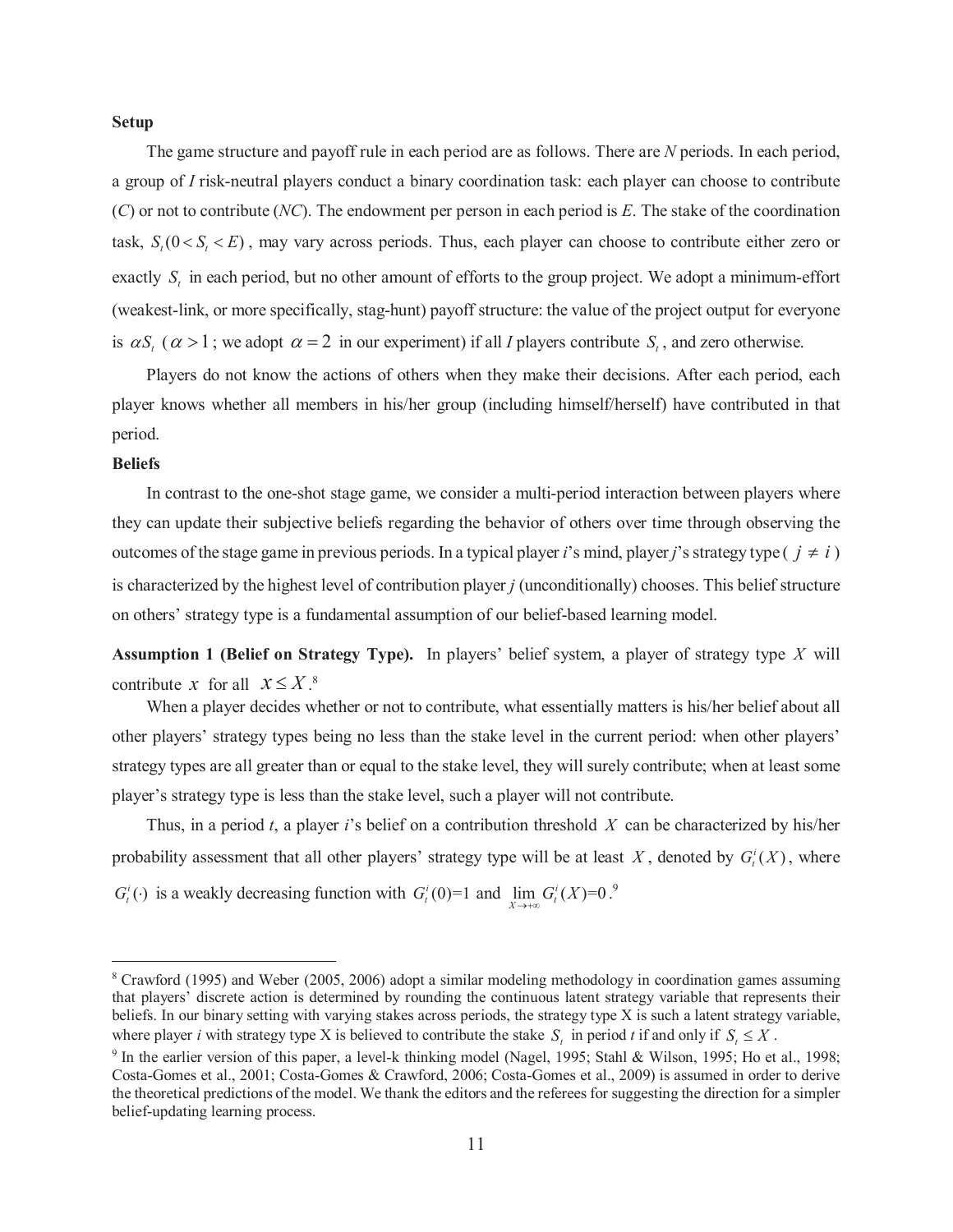Relying on different combinations of game outcomes and the decision of  $i$ , including case 1 where everyone contributes, case 2 where *i* contributes while someone else does not, and case 3 where *i* does not contribute, his/her belief  $G_i^i(.)$  will have various updating paths. The details are relegated to the "Belief" Updating" subsection in S3 of the Supplementary Material for interested readers.

#### **Mechanisms**

We consider three mechanisms that vary only in terms of the stake levels  $S_t(t=1,\dots,N)$  over periods. Under the Big-Bang mechanism, the coordination game starts at a high-stake level  $\overline{S}$  and continues with the same stake level over time. Under the **Semi-Gradualism mechanism**, the coordination game starts at a low-stake level  $\underline{S}$  but jumps to the high-stake level  $\overline{S}$  after  $N_1$  periods, where  $N_1 < N$ . Under the Gradualism mechanism, the coordination game starts at the low-stake level  $S$  and gradually increases the stake level over time at a constant rate such that after  $N_1$  periods the stake level reaches  $\overline{S}$ and stays at  $\overline{S}$  afterwards.

#### **Results**

We now present the theoretical predictions of our belief-based model, relegating all the technical analyses and proofs to the "Main Results and Proofs" subsection of S3 in the Supplementary Material. Assuming that every player forms a belief regarding the minimum threshold that all other players will contribute, where the threshold refers to the strategy type described in Assumption 1, a player's optimal behavior critically depends on his/her beliefs and can be characterized in the following lemma.

**Lemma 1 (Optimal Behavior).** For a given period t with stake level  $S_t$ , player i chooses C if and only if he/she believes the probability of all other players' strategy type being at least  $S_t$  is no less than  $\alpha^{-1}$ (namely,  $G_t^i(S_t) \ge \alpha^{-1}$ ). Thus, in the symmetric belief case where every player has the same belief (  $G_t^i(S_t) = G_t(S_t)$ , the equilibrium outcome is that every player contributes if  $G_t(S_t) \ge \alpha^{-1}$  and no player contributes if  $G_t(S_t) < \alpha^{-1}$ .

The intuition of Lemma 1 is very simple: the more confident a player is about his/her group members contributing at the current stake level, the more likely this player is going to contribute, and the more likely the coordination will succeed.

We now investigate how different conditions on stake levels across periods will affect the likelihood of successful coordination. First, we show that coordination is easier when the stake size is small.

**Proposition 1 (Initial Stake).** The lower the stake at period 1,  $S_1$ , the higher the probabilities that each player will contribute and that the coordination will succeed at period 1.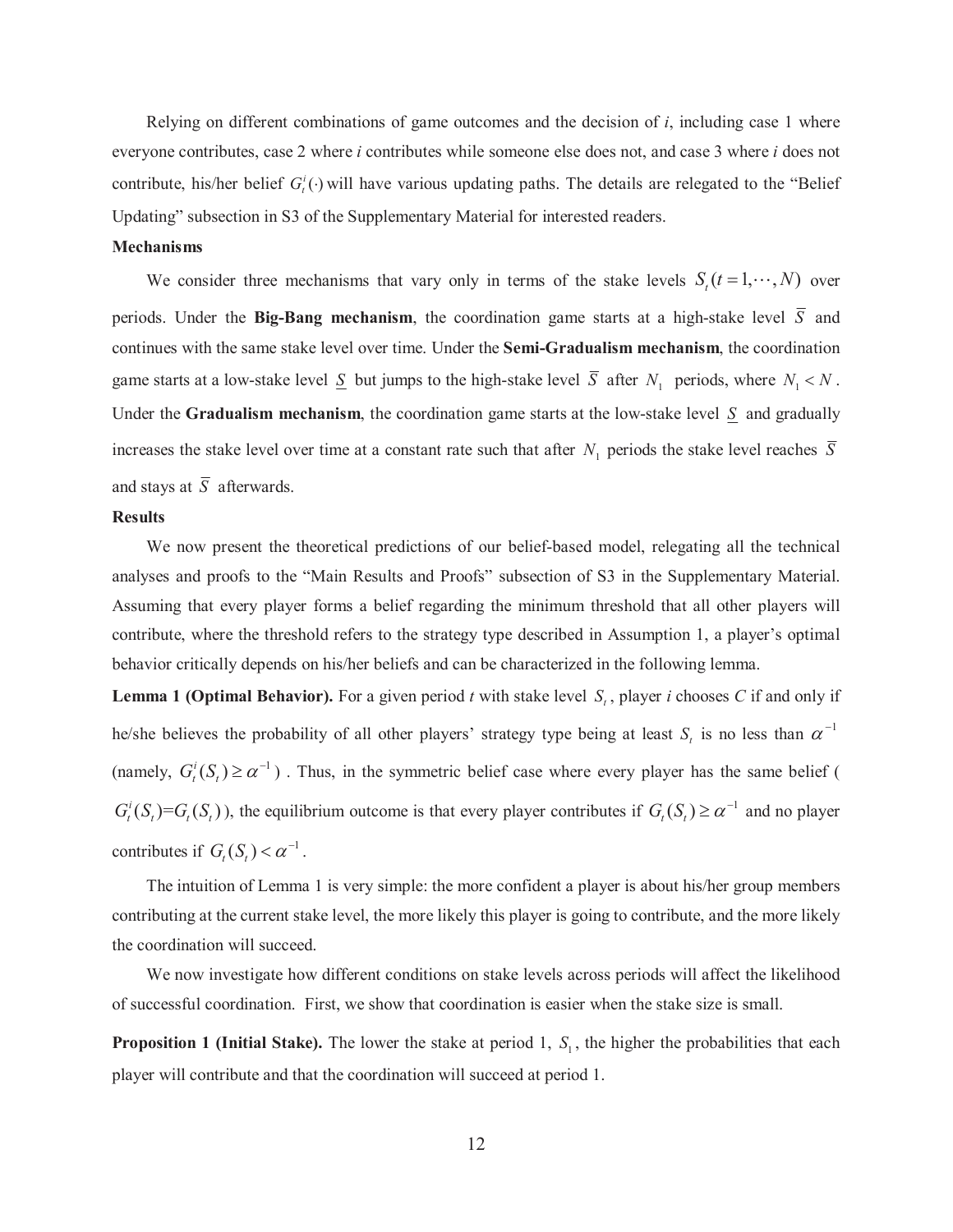To see why the above proposition holds, note that the weak monotonicity property of the belief function  $G_i^i(.)$  implies that a player is more confident about his/her group member contributing at a lower stake level than at a high stake level. This observation together with the insight from Lemma 1 provides the intuition behind Proposition 1.

Next we show that when fixing the size of stakes across different periods, the dynamic pattern of coordination is path-dependent and persistent.

**Proposition 2 (Persistency of Success/Failure).** In two consecutive periods with the same stake  $S_{t+1} = S_t$ , a group will succeed in coordination at period  $t+1$  when it succeeds at period t, and will fail in coordination at period  $t+1$  when it fails at period t.

We can also show that a slow increase in stake is always not worse than a quick increase for maintaining successful coordination, as indicated in Proposition 3 below.

**Proposition 3 (Quick vs. Slow Increase).** Conditional on successful coordination at period t, for given  $S_t$ . (Case a) or given  $S_{t+1}$  (Case b), the smaller the stake difference between period t and t+1,  $S_{t+1} - S_t$  (> 0), the higher the probability that the coordination at period  $t+1$  will succeed.

Based on the results described above, we would like to theoretically compare the coordination success rate of the three mechanisms in question (namely the Big-Bang mechanism, Semi-Gradualism mechanism, and the Gradualism mechanism).

**Proposition 4 (Performance Comparison).** For any number of players ( $I \ge 2$ ), for any multiplier ( $\alpha > 1$ ) ), and for any weakly decreasing belief functions ( $G_1^i(\cdot), i = 1, \dots, I$ ):

(a) Gradualism outperforms Semi-Gradualism; (b) Semi-Gradualism outperforms Big-Bang,

where mechanism A outperforms mechanism B if for period  $t = N_1 + 1, \dots, N$ , with stake level  $\overline{S}$ , A succeeds in coordination whenever B succeeds in coordination.

Proposition 4 provides a complete ranking of the coordination success rates among the three mechanisms of interest, and shows that the Gradualism mechanism is superior to the other two in terms of promoting successful coordination at the final high-stake periods.<sup>10</sup>

#### 4.2 Main Hypotheses in Both Stages

Based on the theoretical predictions of Proposition 4, we would like to directly test how these mechanisms perform in the laboratory environment, which is formally stated in the following hypothesis.

<sup>&</sup>lt;sup>10</sup> We also conducted comparative statics analysis for the impacts of the number of players, the multiplier size, and the type of belief functions on the coordination success rate. We were also able to show that given strictly increasing belief functions, there always exists a gradualism mechanism where the stake (not necessarily evenly) increases overtime such that the success of coordination is achieved with certainty. All these results are included in the "Additional Results and Proofs" subsection of S3 in the Supplementary Material.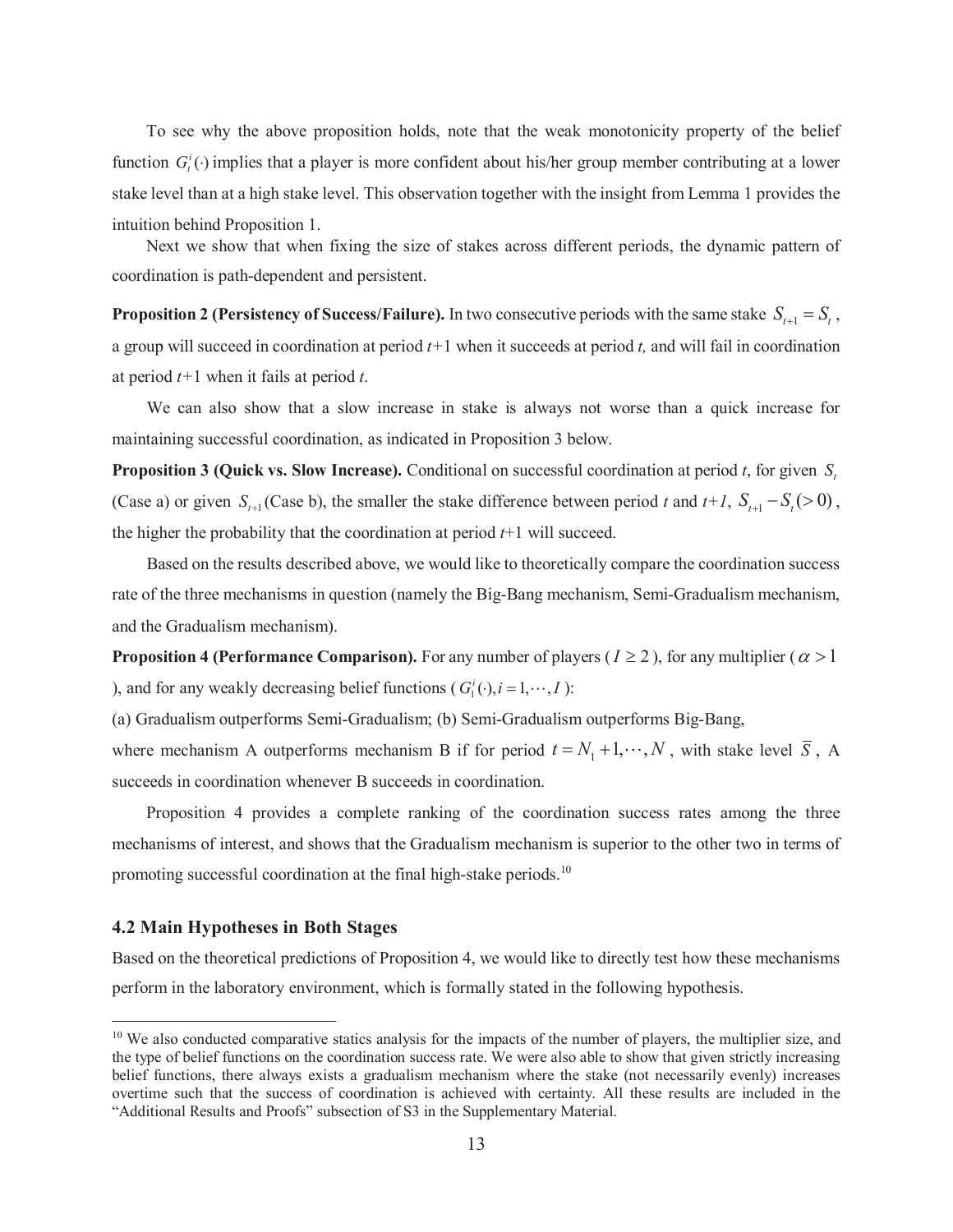## Hypothesis 1: In Stage 1, the Gradualism treatment outperforms the Semi-Gradualism treatment and the Semi-Gradualism treatment outperforms the Big Bang treatments in the highstake projects.

When subjects enter the second stage, they may have learned about group members via coordination outcomes in the first stage and formed their beliefs about the general population regarding their contribution tendencies. The coordination performance in the first stage of the game can influence subjects' perception of new group members and subsequently how they play in the second stage.<sup>11</sup> Given that the Gradualism treatment may promote more successful group coordination (relative to other treatments) in the first stage, we propose that, conditional on being placed in the Gradualism treatment during the first stage, players will be more likely to contribute (relative to players from other treatments) when they enter the second stage of the game. Alternatively, players may not necessarily form their beliefs about new group members based on their coordination history with old members, however, reinforcement learning (e.g., Roth & Erev, 1995) can induce players with a coordination success (or failure) at the end of Stage 1 to (or not to) contribute when they enter the first period of Stage 2. Thus, we have the second hypothesis below:

Hypothesis 2: Subjects who were in the Gradualism treatment in Stage 1 are more likely to contribute in the first period of Stage 2 than those subjects in other treatments in Stage 1.

### 5. Results: Impact of Gradualism on Coordination

This section presents our results of coordination outcomes. We begin by focusing our analysis on the following three outcome variables per period: (1) whether a group coordinates successfully (defined as whether all four group members contribute) or not,  $(2)$  whether an individual contributes or not, and  $(3)$  the payoff of each individual.

#### **5.1 First Stage Result Highlights**

To test Hypothesis 1, we examine the performance of various treatments in Periods  $7-12$  of the first stage, when all treatments face the same high stake, which is the main interest of this study.

Main Result: The Gradualism treatment significantly outperforms alternative treatments: starting at a low stake and growing slowly leads to more successful coordination and higher earnings in the high-stake periods.

Figure 2 shows the success rate by treatment. In Period 7, 66.7% of Gradualism groups coordinate successfully (i.e., all four group members contribute), whereas the success rates of Big Bang, Semi-

 $11$  Other studies provide evidence that history can influence subsequent behavior. In a two-stage trust game, Bohnet and Huck (2004) find that once players get to experience a cooperative environment in the first stage of a game, they become more trusting (of others) in a new environment in the second stage.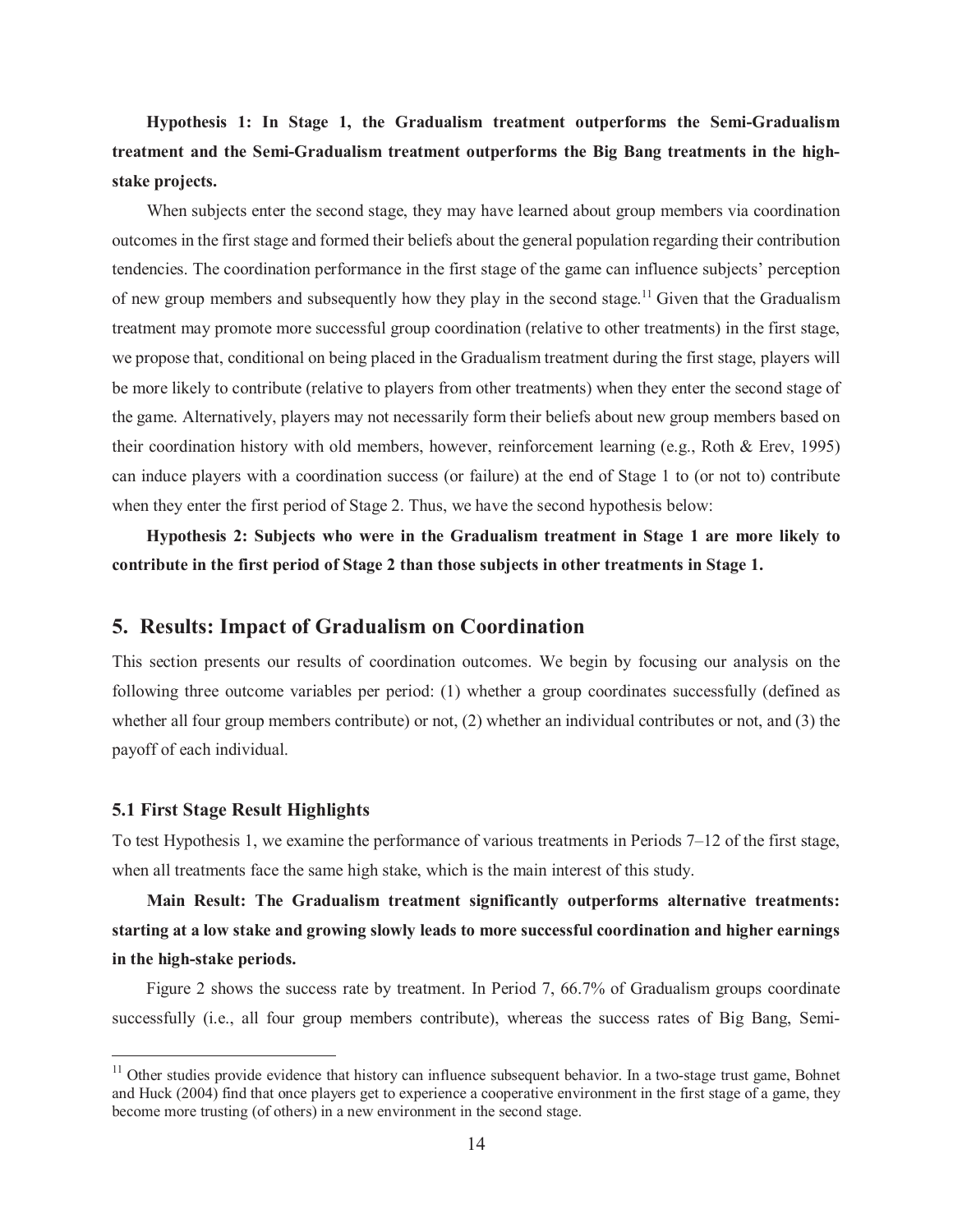Gradualism, and High Show-up Fee groups are only 16.7%, 33.3%, and 30%, respectively. Figure 2 illustrates that the success rates for all the treatments remain stable from Period 7 to Period 12. We use the average success rate over Periods 7–12 for each group as one observation. The average success rate over Periods  $7-12$  in the Gradualism treatment is higher than that in the Big Bang, Semi-Gradualism, and High Show-up Fee treatments (Wilcoxon-Mann-Whitney two-sided test:  $p<0.01$ ,  $p=0.06$ , and  $p=0.09$ , respectively; observations are at the group level given that coordination success is a group-level outcome; N=64). Success rate in the Big Bang treatment is insignificantly different from that in the Semi-Gradualism and High Show-up Fee treatments (Wilcoxon-Mann-Whitney two-sided test:  $p=0.18$ ,  $p=0.42$ , respectively). 12

### [Figure 2 about here]

Figure 3 shows the average individual earnings by treatment. Subjects in the Big Bang and High Showup Fee groups have higher earning potential (i.e., higher stakes) in Periods 1–6. However, on average, they earn less than the subjects in the Gradualism treatment because of the high success rates in the Gradualism treatment. The Semi-Gradualism groups earn less than the Gradualism treatment in Periods 2–6 because of the lower earnings potential. These earning differences persist over Periods  $7-12$ , when all the treatment groups experience the same highest stake. The differences in accumulative individual earnings over Periods 7-12 between Gradualism and Big Bang, Semi-Gradualism and High Show-up Fee treatments are all highly statistically significant (Wilcoxon-Mann-Whitney two-sided test for Period 7:  $p<0.0001$ ,  $p<0.0001$ , and  $p=0.02$ , respectively, when observations are at the individual level, N=256; p-values become 0.05, 0.04 and 0.38, respectively, when observations are at the group level,  $N=64$ ).<sup>13</sup> Clearly, from the perspective of social welfare, gradualism also works best.

#### [Figure 3 about here]

There may be a concern that the differences in performance over Periods  $7-12$  are caused by the effect of individual wealth (earnings) accumulation over Periods  $1-6$ .<sup>14</sup> Section S4 in the Supplementary Material addresses this concern in detail: by both comparing the performance between the High Show-up Fee

<sup>&</sup>lt;sup>12</sup> It is noted that there is no statistically significant difference in the successful coordination rate between the Semi-Gradualism treatment and the two Big-Bang treatments, while Proposition 4 implies the former outperforms the latter. It is admitted that our theoretical comparison result is mainly qualitative instead of quantitative, and the size of difference in performance between these two treatments crucially depends players' belief functions at the initial stake. Since the initial stake in our experiment is quite small, it is reasonable to expect  $G_i^i(S_i)$  to be close to 1, which leads to a small difference in performance between these two treatments. Please see the comment at the end of the proof of Proposition 4 in the S3 section in the Supplementary Materials for technical details.

<sup>&</sup>lt;sup>13</sup> Earnings in the Big Bang treatment are insignificantly different from those in the Semi-Gradualism and High Showup Fee treatments (Wilcoxon-Mann-Whitney two-sided test:  $p=0.72$  and  $p=0.37$ , respectively).

<sup>&</sup>lt;sup>14</sup> Such accumulated earnings may capture the impact of coordination history and play an important role in the coordination dynamics, thus its elimination may be unnecessary. However, if accumulated earnings have a direct effect beyond the history channel, then we should treat it cautiously.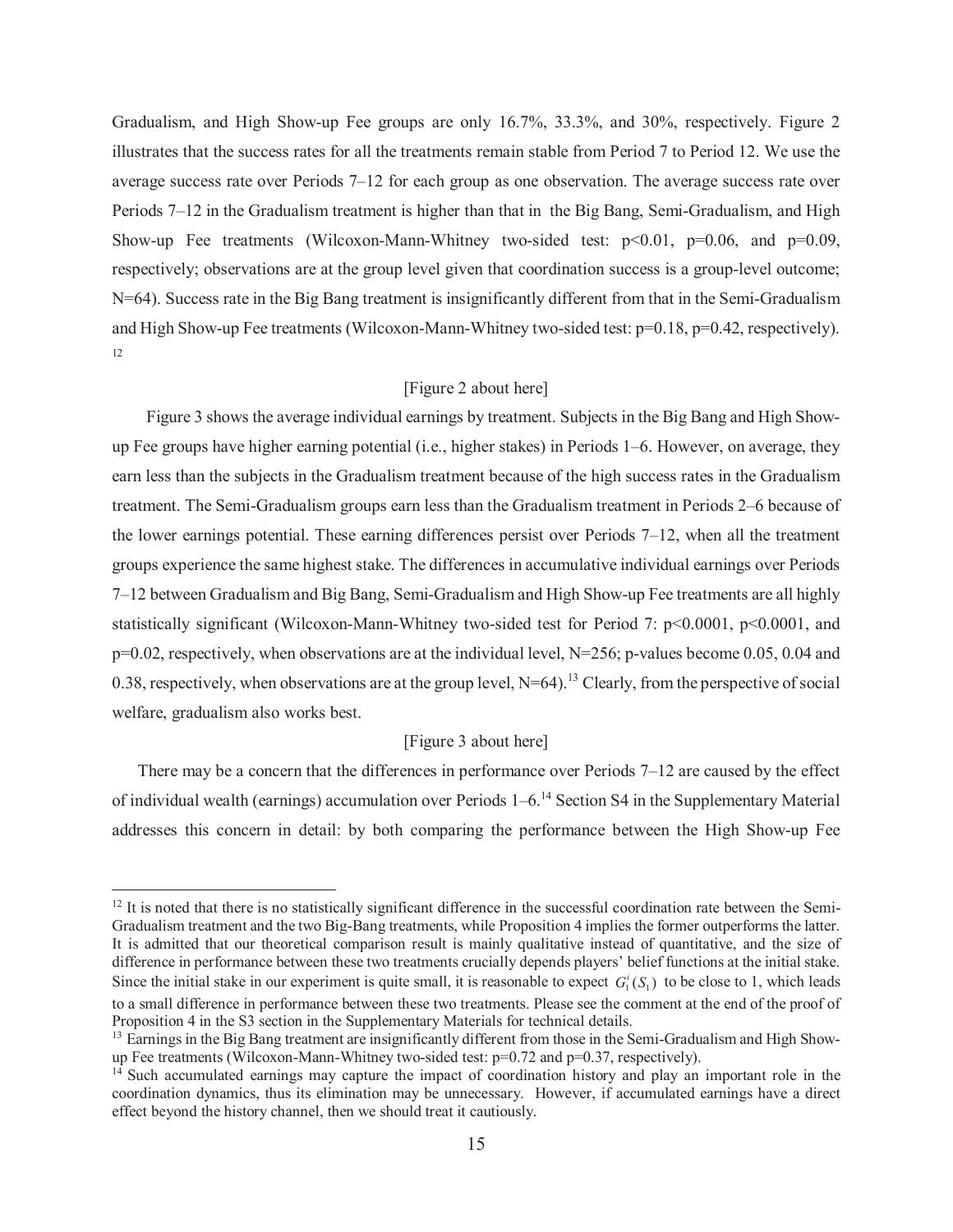treatment and the other treatments and running regressions controlling for accumulated earnings, we show that the aforementioned Main Result is not driven by the wealth effect.

Since the wealth effect does not drive our main result, we can combine the Big Bang and High Showup Fee treatments and compare them together with the Gradualism treatment, leading to even higher statistical power (Wilcoxon-Mann-Whitney two-sided test regarding average success rate over Periods 7– 12: p<0.0001 for individual-level, p<0.01 for group-level; Wilcoxon-Mann-Whitney two-sided test regarding accumulated individual earnings over Periods 7-12:  $p<0.0001$  for individual-level,  $p=0.07$  for group-level).

#### 5.2 Coordination Dynamics in the First Stage

To identify why the Gradualism treatment performs best in Periods 7-12 relative to other treatments, we examine the coordination dynamics in Figures 2 and 4 (and Figures S1-1 to S1-6 as well as Figure S2 in the Supplementary Material). The three observations presented below support Propositions  $1-3$  in the theoretical model, respectively.

## Observation 1: The lower the stake size, the higher the average contribution and success rates in Period 1.

Figure 4 displays contribution rates for Period 1. The average contribution rate is above 90% for Semi-Gradualism and Gradualism treatments with a low stake, which is much higher than the contribution rate of 60% for Big Bang and High Show-up Fee treatments with a high stake (Wilcoxon-Mann-Whitney twosided test between these two categories:  $p<0.0001$ ; observations are at the individual level).

#### [Figure 4 about here]

As shown in Figure 2, the differences in success rates are more evident. Over two-thirds of Semi-Gradualism and Gradualism groups coordinate successfully at the low initial stake, whereas only 16.6% (or 30%) of the Big Bang (or High Show-up Fee) groups succeed at the high initial stake (Wilcoxon-Mann-Whitney two-sided test between these two categories: p<0.0001; observations are at the group level). A weakest-link structure requires that all four group members contribute at the same time to make coordination a success, thus a difference in contribution rate may result in an even larger difference in success rate.<sup>15</sup>

<sup>&</sup>lt;sup>15</sup> Assuming the probability of contributing is independent across members in a group (which is plausible in Period 1 because players are randomly assigned to groups and have not yet interacted with each other), the success rate should be the biquadrate of the contribution rate. As long as the contribution rates are sufficiently high, the difference in the success rate exceeds that in the contribution rate.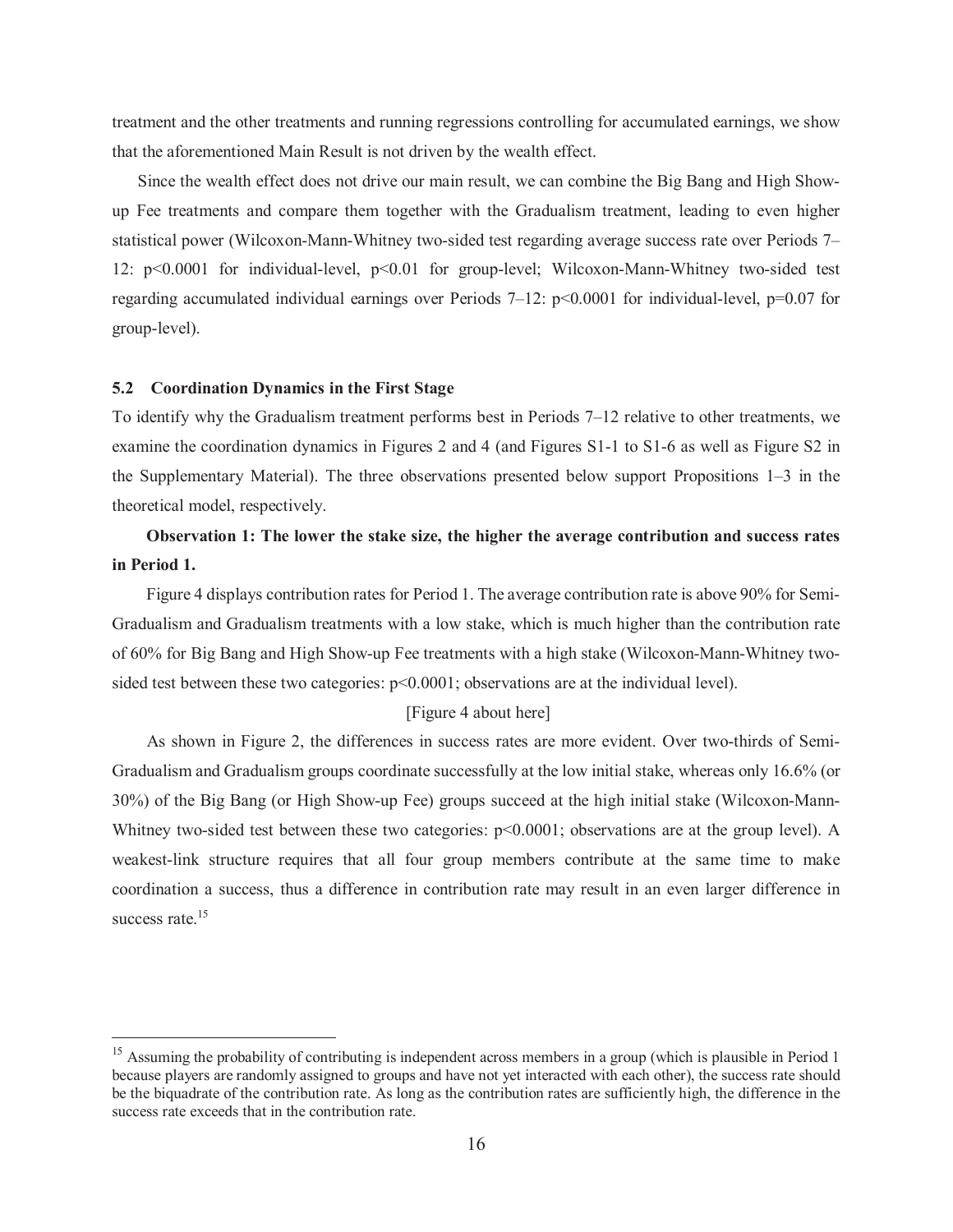Observation 2: Conditional on having failed coordination in Period t, most groups fail at the same or a higher stake in Period t+1; conditional on successfully coordinating in Period t, most groups succeed at the same stake in Period  $t+1$ .

Figures S1-1 and S1-2 in the Supplementary Material present the coordination success rate in each period conditional on coordination failure and success in the previous period, respectively. The success rate is always smaller than  $20\%$  (and often equal to  $0\%$ ) if a group fails in the previous period. Thus, once a group fails to coordinate, it rarely becomes successful thereafter. This pattern is likely due to players obtaining limited information feedback regarding the group outcome in each period: each member does not know how many group members contribute if the group fails in coordination. The above findings are consistent with the coordination literature, which largely concludes that a group which reaches an inefficient outcome is not likely to subsequently achieve efficiency with limited information feedback and without further mechanisms.

Similarly, once a group succeeds, it almost always remains successful at the same stake. The success rate is generally larger than 80% (and often equal to 100%) if a group succeeds in the previous period (except Period 7 for the Semi-Gradualism, when the stake jumps from 2 to 14). Figure S2 in the Supplementary Material provides further details of the coordination results for each group.

## Observation 3: Conditional on successfully coordinating in Period t, most groups succeed at a slightly higher stake in Period *t*+1. However, fewer groups remain successful at a much higher stake in Period  $t+1$ .

We note a large gap in success rates between the Gradualism and the Semi-Gradualism treatments in Period 7, when the stake jumps from 2 to 14 for the latter treatment. Both treatments exhibit high success rates of approximately 70% for the first six periods. However, the success rate of the Semi-Gradualism treatment falls dramatically to only 33.3% in Period 7, whereas that of the Gradualism treatment remains at a higher level of 66.7% (Wilcoxon-Mann-Whitney two-sided test between these two treatments in Period 7:  $p<0.05$ ; observations are at the group level).

Figure S1-2 in the Supplementary Material shows that conditional on coordination success in the previous period, the coordination success rate is always above 90% for Gradualism, whereas it is below 50% for Semi-Gradualism in Period 7 when the stake jumps. Table S4 in the Supplementary Material reports the formal regression results and shows that the performance difference across treatments is largely due to different coordination success rates in the previous period: contribution (success) rate is on average 71.4 (93.3) percentage points smaller if the group failed in coordination in the previous period, compared to the case when the group succeeded.

The results of Semi-Gradualism and Gradualism treatments in Periods 6 and 7 confirm the importance of increasing the stake slowly and avoiding shocks to the stake size. In fact, in Period 7 the contribution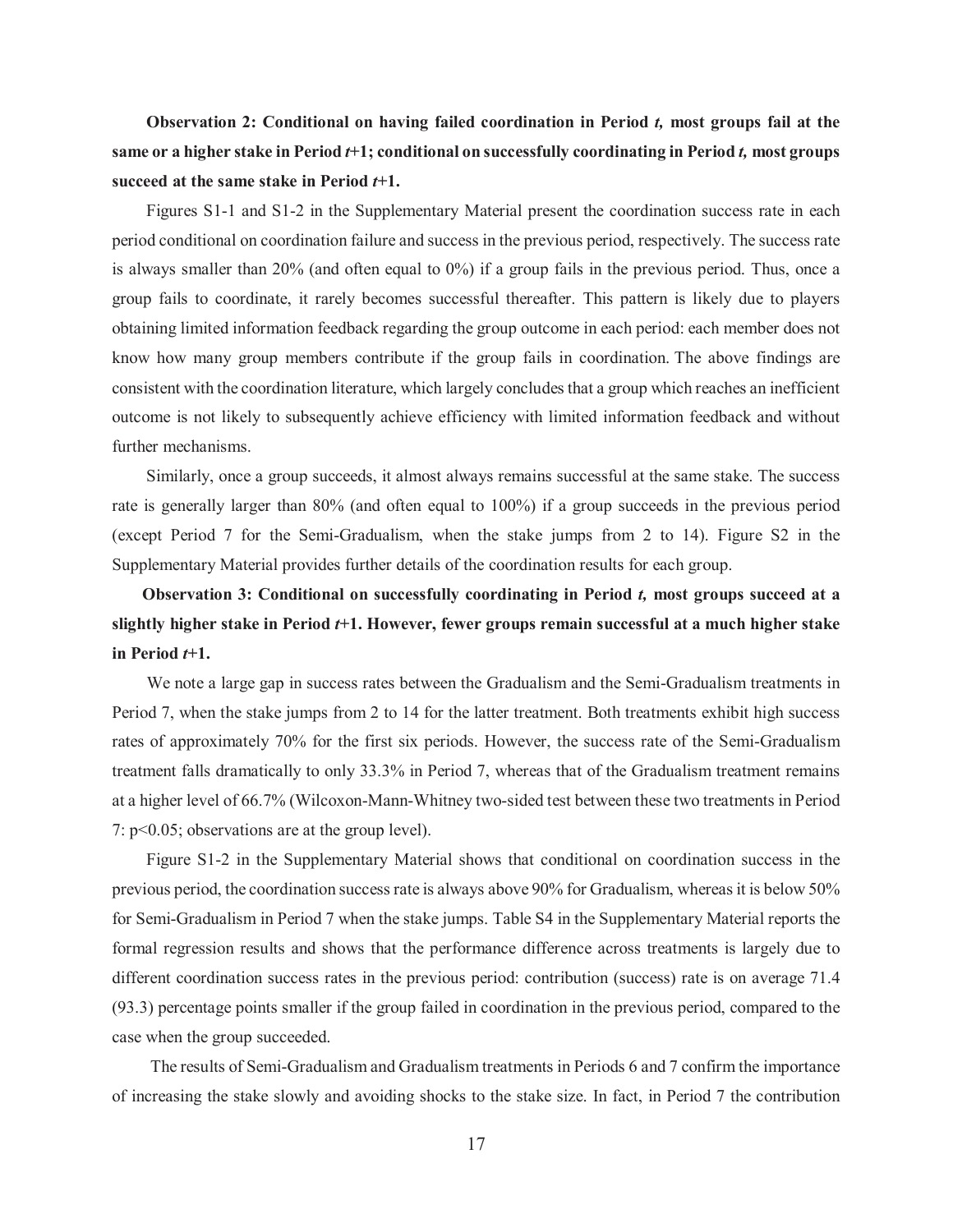rate of the Gradualism treatment is only about five percentage points higher than that of the Semi-Gradualism treatment (Figure 4). Why does the success rate of the Semi-Gradualism treatment drop sharply from Period 6 to Period 7, whereas that of the Gradualism treatment remains high? Notably, a high contribution rate does not guarantee a high success rate because the latter requires that most groups have all four group members contributing at the same time. For the Semi-Gradualism treatment, a moderate 15 percentage points decrease in the contribution rate from Period 6 to Period 7 translates to a sharp 40 percentage points drop in the success rate, suggesting that a large portion of subjects who give up contributing in Period 7 come from previously successful groups: an unanticipated big jump in the stake causes some of the subjects in previously successful groups to be unwilling to continue contributing. Previously successful coordination established at low-stake periods is sabotaged even if only one of the four group members stops contributing. Figure S2 in the Supplementary Material further confirms this. Thus, avoiding shocks can help overcome coordination difficulty and bolster coordination success, which is exactly why the Gradualism treatment outperforms the Semi-Gradualism treatment.

Driven by Observations 2 and 3, the success rates are quite stable over all periods except for a drop from Period 6 to Period 7 for the Semi-Gradualism treatment. Conditional on successfully coordinating in Period 1, Big Bang, Gradualism, and High Show-up Fee groups usually remain successful in subsequent periods. Groups in the Big Bang and High Show-up Fee treatments exhibit lower success rates in Period 1 than groups in the Gradualism treatment and therefore, on average, perform worse than groups in Gradualism treatment at a high-stake level.

#### **5.3 Second Stage Result Highlights**

In this section, we examine whether the treatment type in the first stage influences individual behavior and outcomes in the second stage, when subjects are placed in a new group.

Observation 4: Subjects exposed to the Gradualism treatment in Stage 1 are more likely to contribute upon entering a new group in Stage 2 than subjects who are previously exposed to other treatments. However, this difference quickly disappears.

Figure 4 shows that the subjects in the Gradualism treatment are 12.2 percentage points (86.1 vs. 73.9;  $p<0.05$ ) more likely to contribute in the first period of Stage 2. However, the higher contribution rate at the beginning of Stage 2 of those Gradualism subjects translates into neither a higher success rate (Figure 2) nor higher average earnings (Figure 3). On average, Gradualism subjects earn 1.5 points less than subjects from other treatments (the difference is statistically insignificant.) As a direct consequence, the contribution rate of Gradualism subjects decreases faster than that of other subjects from Period 1 to Period 2 of Stage 2 and becomes comparable to that of other subjects in Period 2 and throughout Stage 2 (Figure 4). This convergence of behavior suggests a belief updating process that, after observing the coordination outcome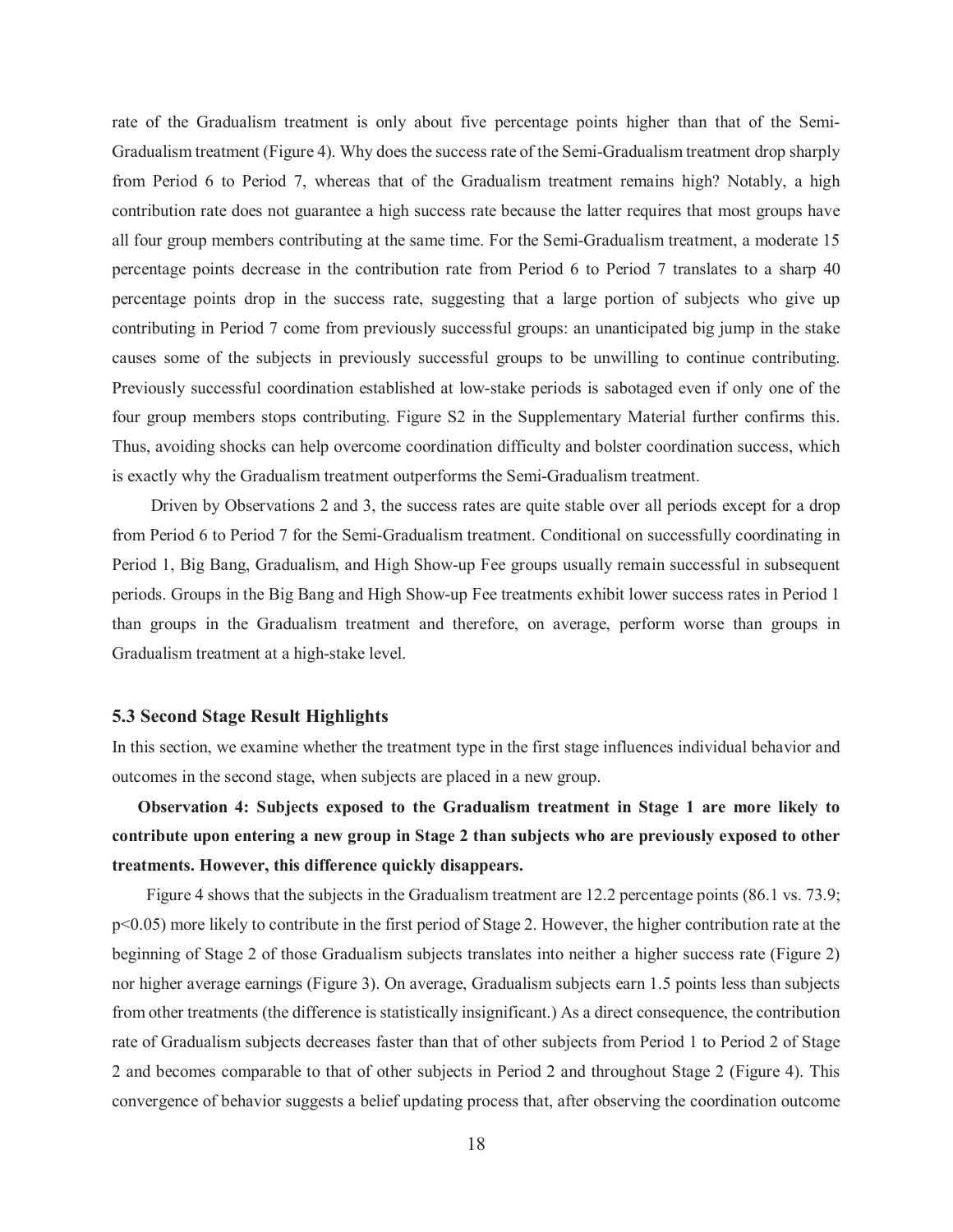in Period 1 of Stage 2, the subjects from the Gradualism treatment update their beliefs, perceiving their new group partners less likely to contribute than their first stage partners; therefore, they become less willing to contribute in subsequent periods.

Section S6 in the Supplementary Material provides more results regarding the second stage.

### 6. Belief Elicitation Experiment: Evidence of Belief-based Learning

In order to further explore whether the belief-based learning model outlined in Section 4 does indeed provide the underlying reason why gradualism works, we conducted a supplementary experiment at Xiamen University in May 2013, in which we adopted an identical design as the main experiment except that we elicited the belief of subjects about the action of others in each period.<sup>16</sup>

We have 24 subjects in the elicitation experiment (two groups each for Big Bang, Semi-Gradualism, and Gradualism treatments). These subjects are different from those in the main experiment. After each period, we ask the belief of each subject about the number of contributors among the other three group members,  $N_c$ , in his/her group (note that the group size is four). Section S7 in the Supplementary Material reports the detailed belief elicitation process.

We check whether the decisions of the subjects are consistent with their beliefs in each period. Then, we examine whether they have updated their beliefs based on the outcome feedback after each period. We present the results in Tables 2 and 3, respectively. Considering that estimating the treatment effect is not the purpose of the supplementary experiment, we pool all subjects and all periods in two stages and gain a total of 480 subject-period observations.

Table 2 shows how belief affects the contribution decision of the subjects in that period. We report OLS results for easier interpretation. As a robustness check, we also conduct Firth logit regressions because the contribution variable is binary and the logit regressions encounter the problem of separation (Heinze  $\&$ Schemper, 2002), which leads to qualitatively similar results (see Table S6 in the Supplementary Material). All five specifications with different control variables consistently show that the contribution decisions of the subjects in each period are indeed largely affected by their beliefs that all the other three group members contribute in that period.

Table 3 shows the belief formation and updating process. Column 1 examines the initial belief that all the other three group members contribute in Period 1. A higher stake in Period 1 leads to a smaller belief that all other three group members contribute, although the coefficient is statistically insignificant (note that we only have 24 observations). Columns 2 through 5 examine the belief updating process with different

<sup>&</sup>lt;sup>16</sup> We ended up not eliciting beliefs in the main experiment because we were concerned that belief elicitation would have contaminated our results. Such a concern is verified by Rutström and Wilcox (2009) and Gächter and Renner  $(2010).$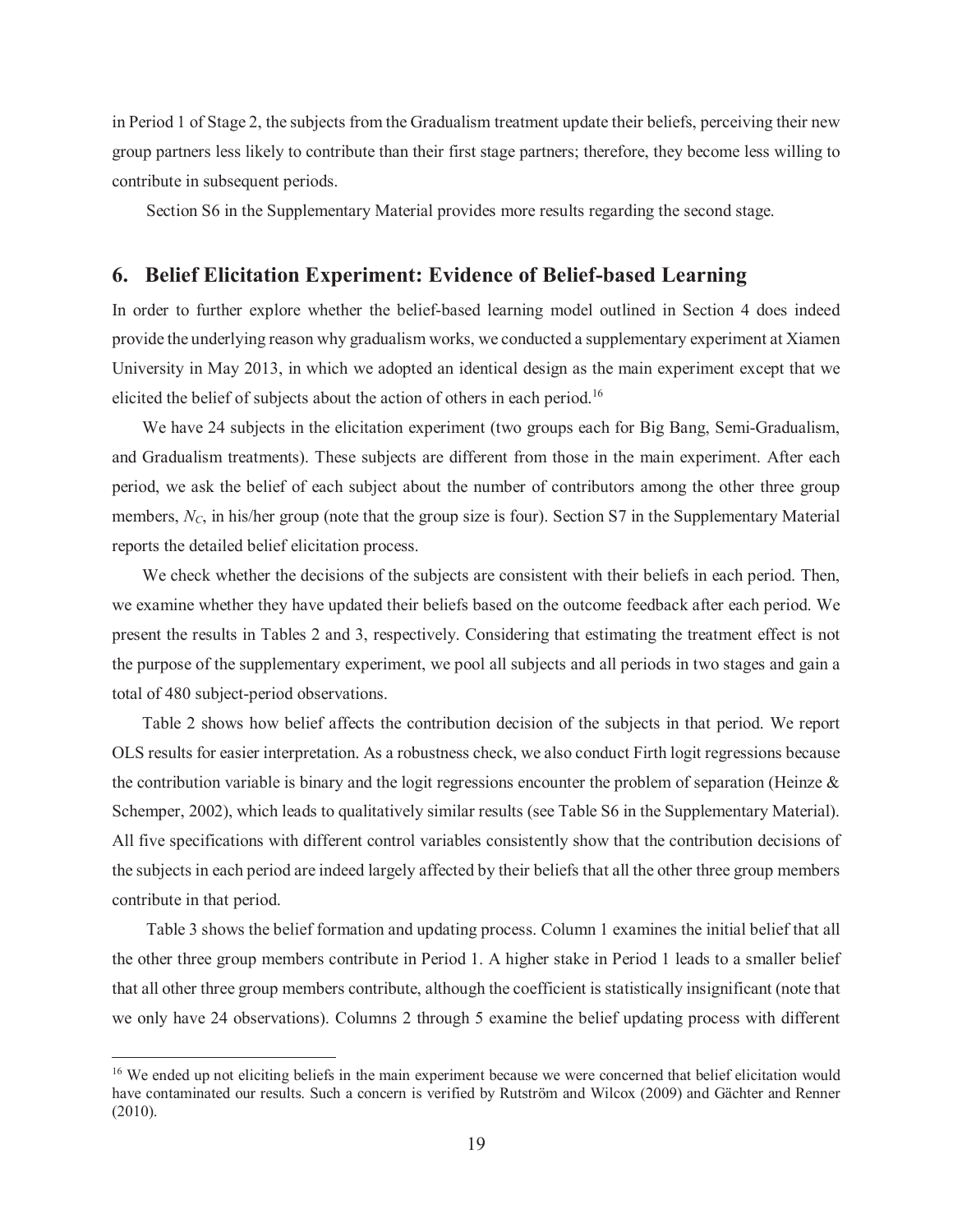control variables. All results show that beliefs indeed are updated based on the previous belief and the coordination outcome.

To conclude, the results provide suggestive evidence for the belief-based learning model. Of course, the purpose of our model was to illustrate how gradualism might work, but not to present a model of the actual belief-formation process taking place in the experiment. In addition, our evidence is only suggestive because we cannot rule out the possibilities that the actual decision is independent of beliefs, and that the beliefs are ex-post rationalizations when they are elicited.

#### **Discussion and Concluding Remarks** 7.

In this study, we investigate the effects of gradualism – defined as increasing, step-by-step, the stake level required for group coordination projects - on successful group coordination using data from a randomized laboratory experiment. No previous study has identified which pattern of successive and exogenously set stake levels produces successful group coordination. We find strong evidence that gradualism can serve as a powerful mechanism in achieving socially optimal outcomes in group coordination. Gradualism significantly outperforms alternative paths, which shows that starting at a low-stake level and slowly growing the stake size are both important for coordination at later periods and at a substantial high-stake level.

We propose a belief-based learning model as one underlying channel that explains why gradualism leads to successful group coordination at a substantial high-stake level. The results from a supplementary experiment with belief elicitation support this explanation. With that said, although the model provides a useful framework for rationalizing the patterns in the data, we cannot definitively rule out alternative channels that can also explain our main result.

The two key features of the gradualism mechanism in the current study are a) the binary choice set in each period, and b) the gradual increase in the stake of projects. First, the subjects are restricted to two choices in each period (without mandatory or semi-mandatory institutions, such as sanctions and social pressures): to contribute the exact stake size or not to contribute at all. The binary choice set prevents players from contributing too little to harm others and from contributing too much to get hurt, thus serving as an effective coordination device. Second, a small initial stake leads to a high belief that others will contribute and thus encourages players to contribute at the beginning, whereas a gradual path of increasing stake maintains such an optimistic belief as well as the high willingness of the players to contribute even when the stake becomes substantial.

Our second finding relates to the spillover effect of coordination experience across social groups. Subjects treated in the gradualism setting are more likely to contribute upon entering a new group than subjects under different treatments. However, when these gradualism subjects find that their contributions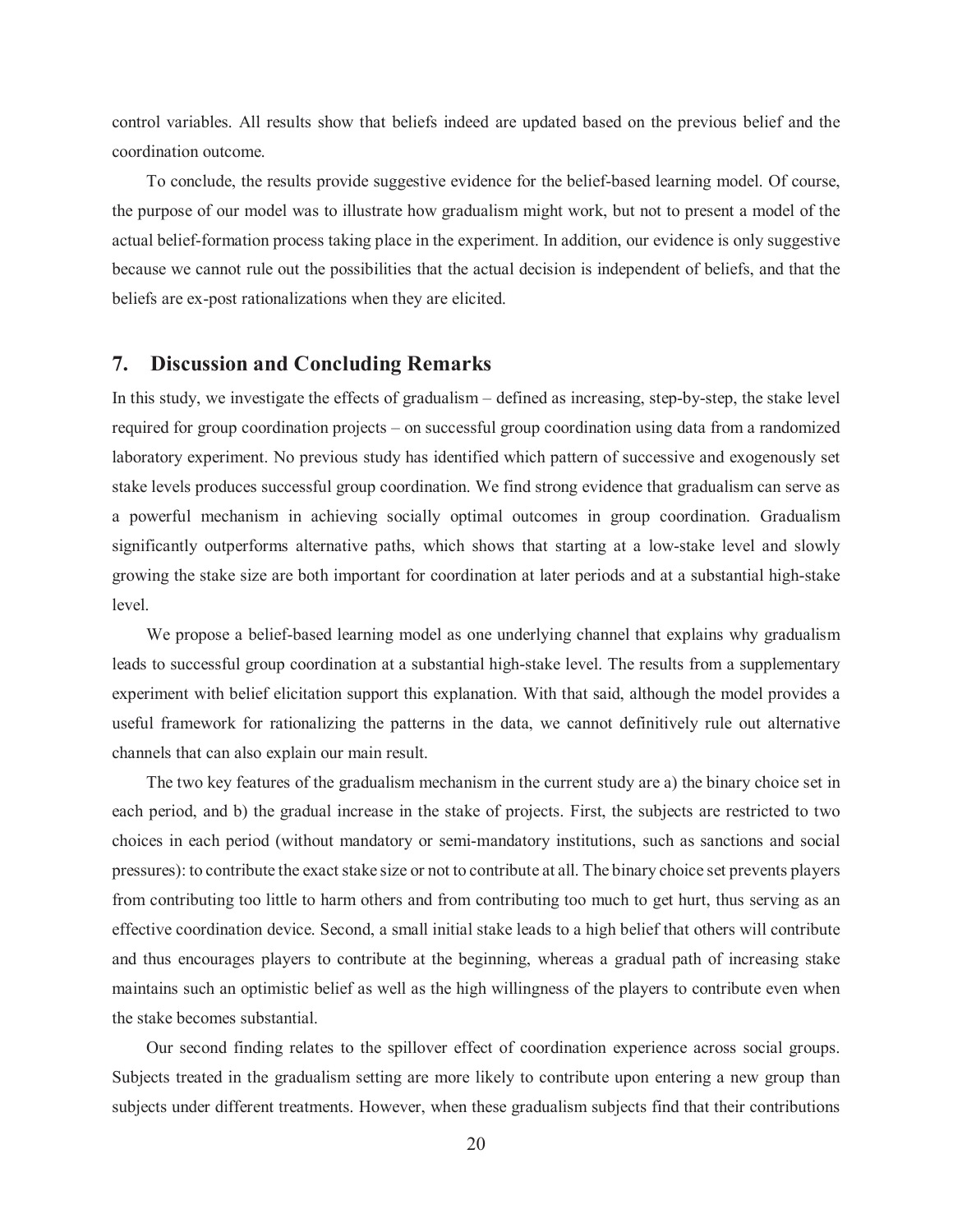have not been rewarded in the new groups, they reduce their tendency to contribute. Thus, the contribution behavior of the subjects treated in the gradualism regime and alternative regimes converges quickly. This result may have policy implications for ensuring efficient coordination outcomes when society members from diverse cultures and institutions merge.

Our findings have broad implications for how managers can structure team assignments optimally before the team performs crucial high-stake tasks. Specifically, our central finding regarding gradualism underscores the role that supervisors and managers can play in leading teams to successfully coordinate in high-stake tasks and achieve higher productivity: teams should start in a low-stake situation and then slowly move to tasks involving higher stakes. Our study demonstrates that gradualism can be a valuable tool for aiding high-stake coordination: a leader can start a group with an easier version of a task to provide reassurance and strengthen beliefs.

Various management practices, from finance to law enforcement to venture capital, already exhibit this stylized gradualist feature of group coordination. In industries that significantly rely on effective coordination – such as consulting, information technology, engineering, or medical care (Gittell, 2002; Faraj & Xiao,  $2006$  – our findings point to a promising approach that teams can use so as to gradually work up to larger projects with bigger efforts and investments. In real world teams, gradualism may be even more effective because it would also enable managers to swap out low-performing employees or disband dysfunctional teams if they fail to perform in low-stake situations before the stakes become too high. Therefore, managers can employ the gradualism feature as a risk-mitigation strategy. Although there are other methods that managers can use to increase productivity in the organizations they oversee, our study provides one feasible and effective method that enhances the design of group training, improves overall team effort and increases subsequent team productivity.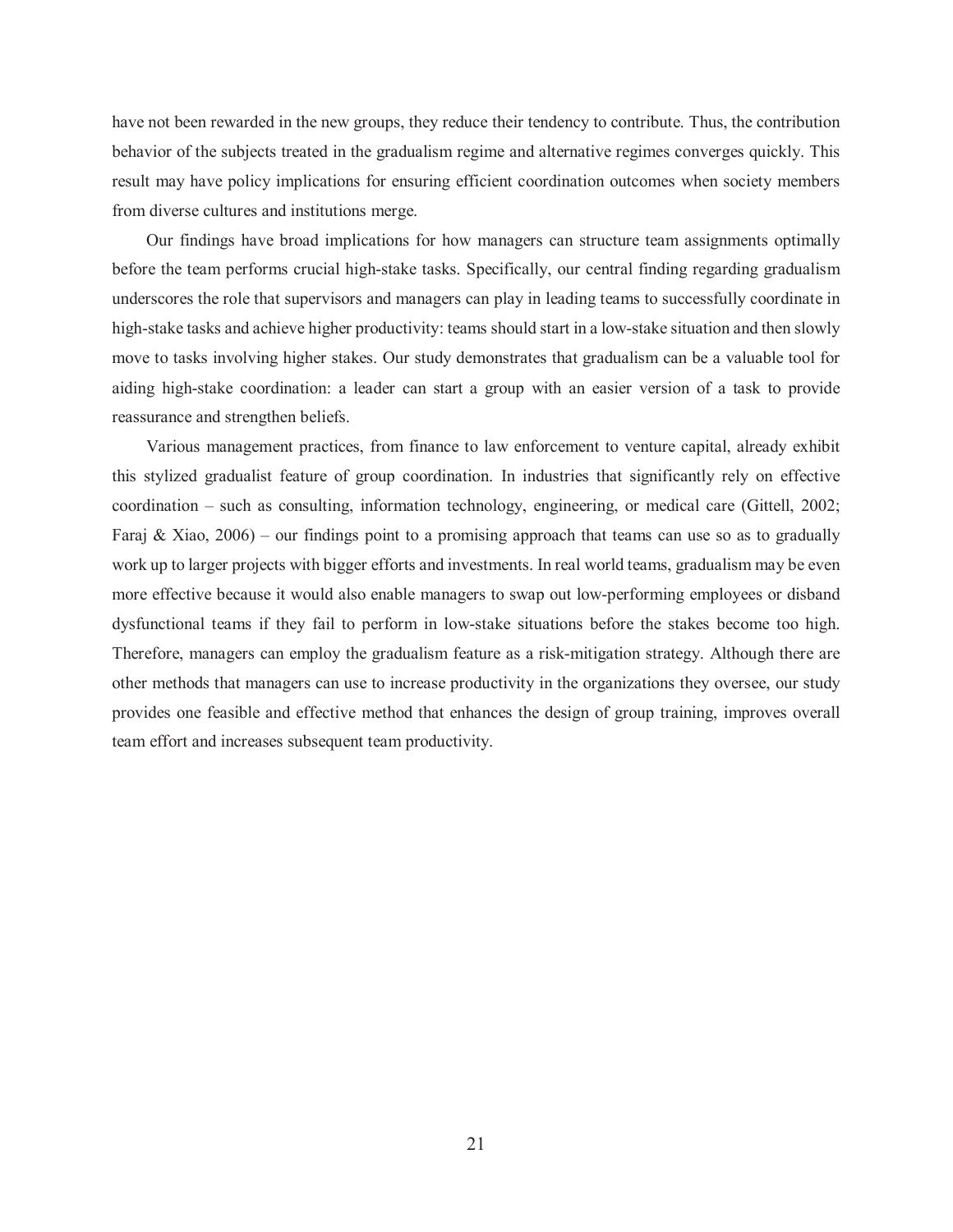## **References**

Abbott, K. W., & Snidal, D. (2002). Filling in the folk theorem: The role of gradualism and legalization in international cooperation to combat corruption. Presented on the American Political Science Association Meeting, Boston, MA, August 29-September 1, 2002.

Andreoni, J., & Samuelson, L. (2006). Building rational cooperation. Journal of Economic Theory, 127(1), 117-154.

Armendáriz, B., & Morduch, J. (2010). The economics of microfinance. Cambridge: MIT press.

Arrow, K. J. (1974). The limits of organization. New York: W. W. Norton & Company.

Battalio, R., Samuelson, L., Huyck, J. V. (2001). Optimization Incentives and coordination failure in laboratory stag hunt games. *Econometrica*, 69(3), 749-764.

Benyon, J. (1994). Policing the European Union: the changing basis of cooperation on law enforcement. International Affairs, 70(3), 497-517.

Berninghaus, S. K., & Ehrhart, K. M. (1998). Time horizon and equilibrium selection in tacit coordination games: Experimental results. Journal of Economic Behavior and Organization, 37(2), 231-248.

Berninghaus, S. K., & Ehrhart, K. M. (2001). Coordination and information: Recent experimental evidence. Economics Letters, 73(3), 345-351.

Bohnet, I., & Huck, S. (2004). Repetition and reputation: Implications for trust and trustworthiness when institutions change. American Economic Review, 94(2), 362-366.

Bolton, G. E., Feldhaus, C., & Ockenfels, A. (2016). Social interaction promotes risk taking in a stag hunt game. German Economic Review, 17(3), 409-423.

Bornstein, G., Gneezy, U., & Nagel, R. (2002). The effect of intergroup competition on group coordination: An experimental study. Games and Economic Behavior, 41(1), 1-25.

Brandts, J., & Cooper, D. J. (2006a). Observability and overcoming coordination failure in organizations. Experimental Economics, 9(4), 407-423.

Brandts, J., & Cooper, D. J. (2006b). A change would do you good.... An experimental study on how to overcome coordination failure in organizations. American Economic Review, 96(3), 669-693.

Cachon, G. P., & Camerer, C. F. (1996). Loss-avoidance and forward induction in experimental coordination games. *Ouarterly Journal of Economics*, 111(1), 165-194.

Camerer, C., & Ho, T. H. (1998). Experience-weighted attraction learning in coordination games: Probability rules, heterogeneity, and time-variation. Journal of Mathematical Psychology, 42(2), 305-326.

Camerer, C., & Ho, T. H. (1999). Experience weighted attraction learning in normal form Games. Econometrica, 67(4), 827-874.

Cason, T. N., Savikhin, A. C., & Sheremeta, R. M. (2012). Behavioral spillovers in coordination games. European Economic Review, 56(2), 233-245.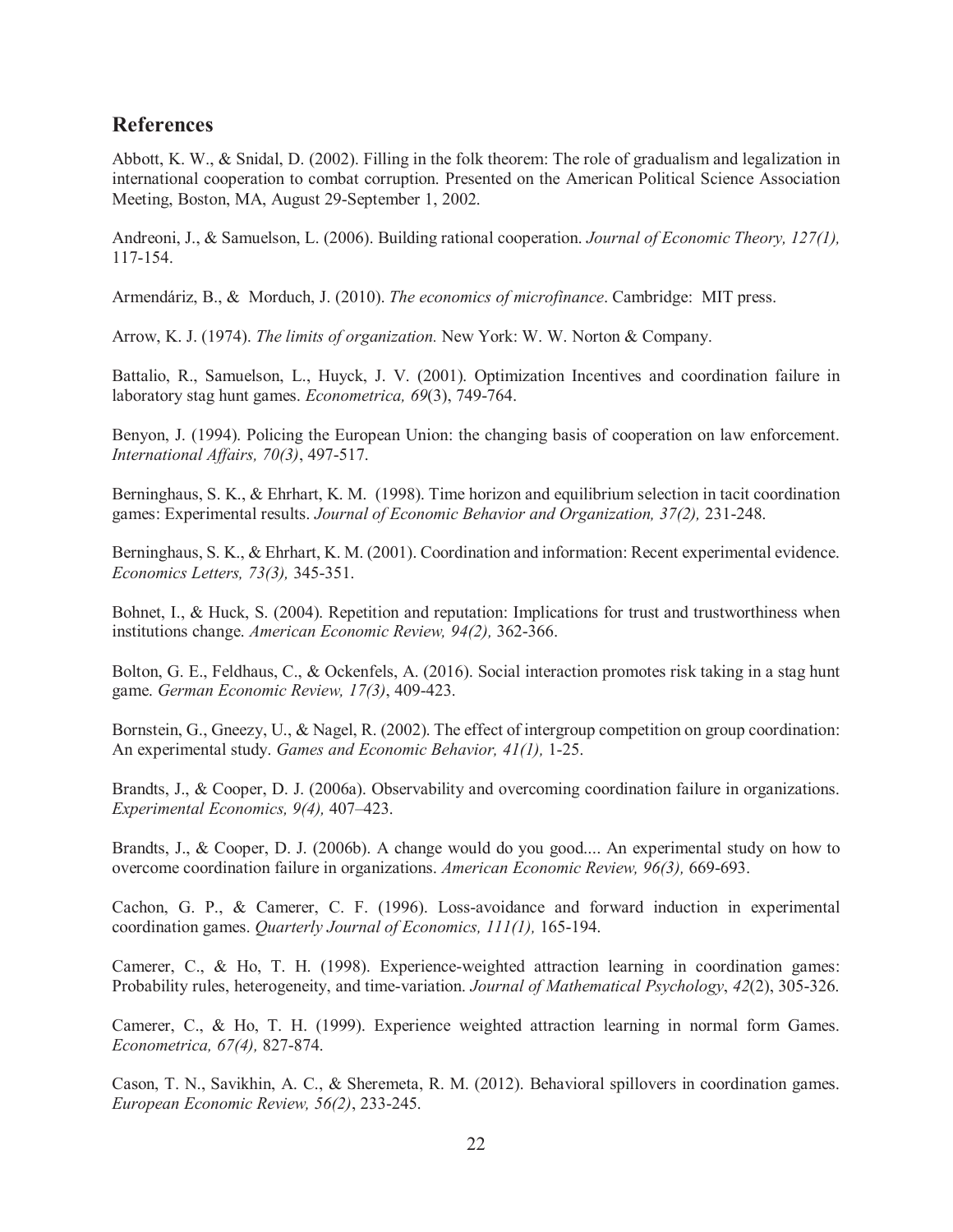Charness, G. (2000). Self-serving cheap talk: A test of Aumann's conjecture. Games and Economic Behavior, 33(2), 177-194.

Chen, R., & Chen, Y. (2011). The potential of social identity for equilibrium selection. American Economic Review, 101 (6), 2562-2589.

Chen, Y., Li, S. X., Liu, T. X., & Shih, M. (2014). Which hat to wear? Impact of natural identities on coordination and cooperation. Games and Economic Behavior, 84, 58-86.

Choi, S., Gale, D., & Kariv, S. (2008). Sequential equilibrium in monotone games: A theory-based analysis of experimental data. Journal of Economic Theory, 143(1), 302-330.

Cooper, R., DeJong, D. V., Forsythe, R., & Ross, T. W. (1992). Communication in coordination games. Ouarterly Journal of Economics, 107(2), 739–771.

Costa-Gomes, M. A., Crawford, V. P., & Broseta, B. (2001). Cognition and behavior in normal-form games: An experimental study. Econometrica, 69(5), 1193-1235.

Costa-Gomes, M. A., & Crawford, V. P. (2006). Cognition and behavior in two-person guessing games: An experimental study. American Economic Review, 96(5), 1737-1768.

Costa-Gomes, M. A., Crawford, V. P., & Iriberri, N. (2009). Comparing models of strategic thinking in Van Huyck, Battalio, and Beil's coordination games. Journal of European Economic Association, 7(2-3), 365-376.

Crawford, V. P. (1995). Adaptive dynamics in coordination games. *Econometrica*, 63(1), 103-143.

Crawford, V. P., & Iriberri, N. (2007). Level-k auctions: Can a non-equilibrium model of strategic thinking explain the winner's curse and overbidding in private-value auctions? *Econometrica*, 75(6), 1721-1770.

Devetag, G. (2003). Coordination and information in critical mass games: An experimental study. Experimental Economics, 6(1), 53-73.

Devetag, G. (2005). Precedent transfer in coordination games: An experiment. Economics Letters, 89(2), 227-232.

Devetag, G., & Ortmann, A. (2007). When and why? A critical survey on coordination failure in the laboratory. Experimental Economics, 10(3), 331-344.

Dorsey, R. (1992). The voluntary contributions mechanism with real time revisions. *Public Choice*, 73(3), 261-282.

Duffy, J., & Feltovich, N. (2002). Do actions speak louder than words? Observation vs. cheap talk as coordination devices. Games and Economic Behavior, 39(1), 1-27.

Duffy, J., & Feltovich, N. (2006). Words, deeds, and lies: Strategic behavior in games with multiple signals. Review of Economic Studies, 73(3), 669-688.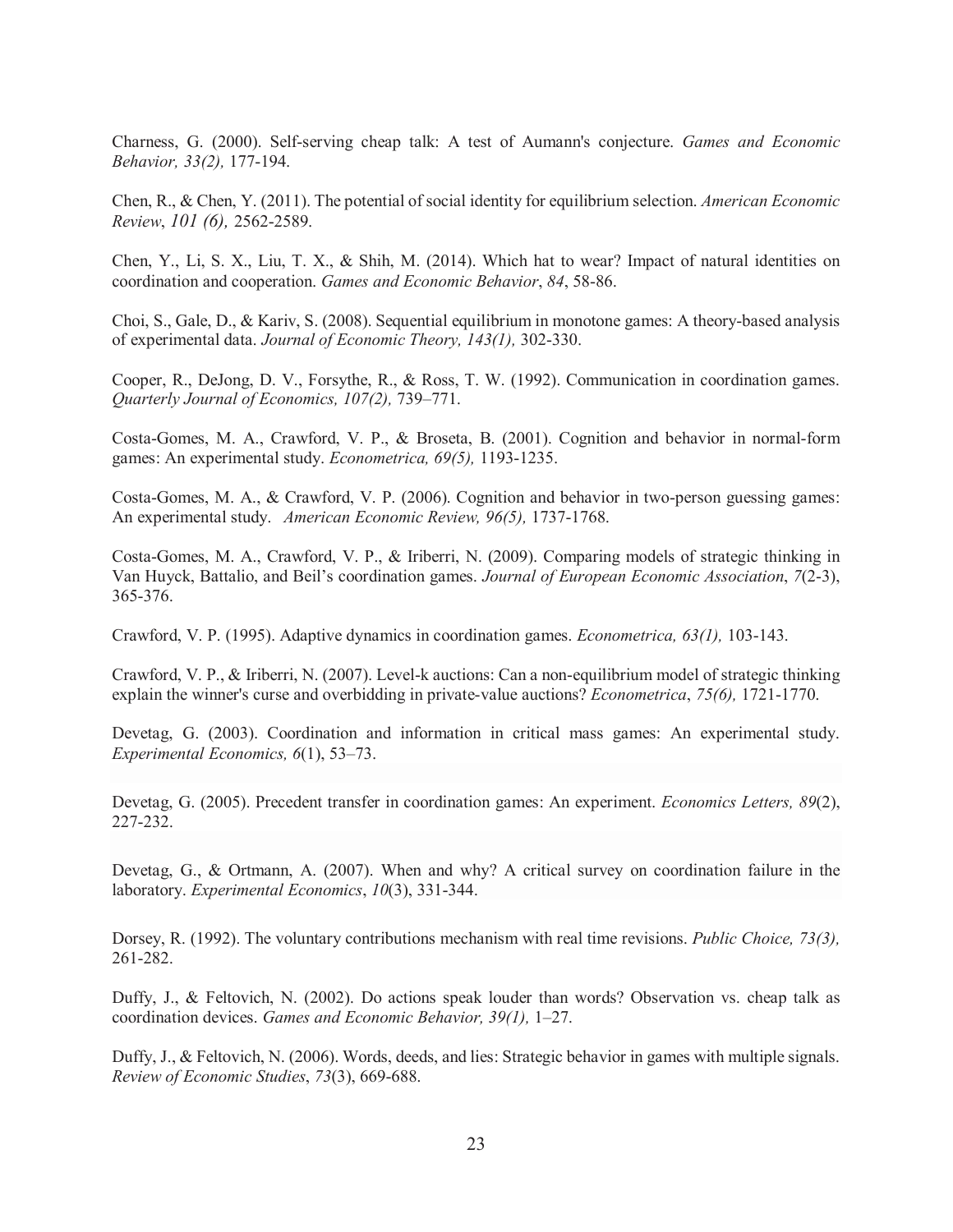Duffy, J., Ochs, J., & Vesterlund, L. (2007). Giving little by little: Dynamic voluntary contribution games. Journal of Public Economics, 91(9), 1708-1730.

Faraj, S., & Xiao, Y. (2006). Coordination in fast-response organizations. Management Science, 52(8), 1155-1169. https://doi.org/10.1287/mnsc.1060.0526

Feltovich, N. (2012). Belief-based learning models. In N. Seel (Eds.), *Encyclopedia of the sciences of* learning. Springer, U.S.A.

Feri, F., Irlenbusch, B., & Sutter, M. (2010). Efficiency gains from team-based coordination—Large-scale experimental evidence. American Economic Review, 100(4), 1892-1912.

Fischbacher, U. (2007). z-Tree: Zurich toolbox for ready-made economic experiments. Experimental Economics, 10(2), 171-178.

Fudenberg, D., & Levine, D. (1998). Theory of learning in games. Cambridge, MA: MIT Press.

Gächter, S., & Renner, E. (2010). The effects of (incentivized) belief elicitation in public goods experiments. Experimental Economics, 13(3), 364-377.

Gale, D. (1995). Dynamic coordination games. *Economic Theory*, 5(1), 1-18.

Gale, D. (2001). Monotone games with positive spillovers. Games and Economic Behavior, 37(2), 295-320.

Gittell, J. H. (2002). Coordinating mechanisms in care provider groups: Relational coordination as a mediator and input uncertainty as a moderator of performance effects. Management Science, 48(11), 1408-1426. https://doi.org/10.1287/mnsc.48.11.1408.268

Goeree, J. K., & Holt, C. A. (2005). An experimental study of costly coordination. Games and Economic Behavior, 51(2), 349-364.

Hackman, J. R. (2009). Why teams don't work. Interview by Diane Coutu. *Harvard Business Review*, 87(5), 98-105, 130.

Heinze, G., & Schemper, M. (2002). A solution to the problem of separation in logistic regression. Statistics in Medicine, 21, 2409-2419.

Ho, T. H., Camerer, C., & Weigelt, K. (1998). Iterated dominance and iterated best response in experimental "p-beauty contests". American Economic Review, 88(4), 947-969.

Holt, C. A., & Laury, S. K. (2002). Risk aversion and incentive effects. American Economic Review, 92(5), 1644-1655.

Knez, M., & Camerer, C. F. (1994). Creating expectational assets in the laboratory: Coordination in weakest-link games. Strategic Management Journal, 15(8), 101-119.

Kurzban, R., McCabe, K., Smith, V. L., & Wilson, B. (2001). Incremental commitment and reciprocity in a real-time public goods game. Personality & Social Psychology Bulletin,  $27(12)$ , 1662-1673.

Langlois, C. C., & Langlois, J. P. P. (2001). Engineering cooperation: a game theoretic analysis of phased international agreements. American Journal of Political Science, 45(3), 599-619.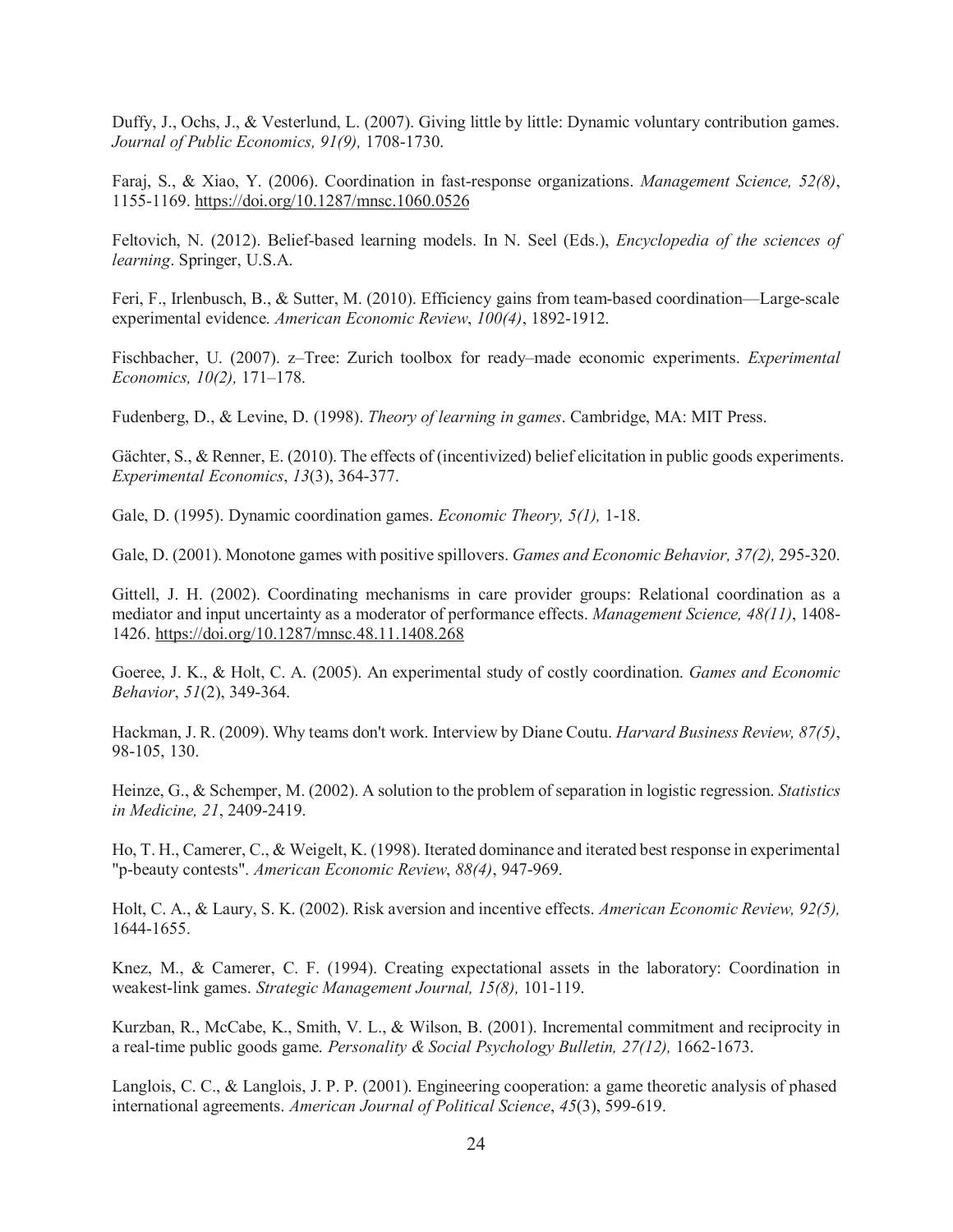Levine, D. K., & Zheng, J. (2015). The relationship between economic theory and experiments. *Handbook* of Experimental Economic Methodology, ed. Guillaume Frechette and Andrew Schotter, Oxford University Press, Ch.2, 43-57.

Lockwood, B., & Thomas, J. P. (2002). Gradualism and irreversibility. Review of Economic Studies, 69(2), 339-356.

Lounamaa, P. H., & March, G. J. (1987). Adaptive coordination of a learning team. Management science,  $33(1), 107-123.$ 

Marx, L., & Matthews, S. (2000). A dynamic voluntary contribution to a pubic project. Review of Economic Studies, 67(2), 327-358.

Nagel, R. (1995). Unraveling in guessing games: An experimental study. American Economic Review,  $85(5)$ , 1313-1326.

Offerman, T., & van der Veen, A.  $(2015)$ . How to subsidize contributions to public goods: Does the frog jump out of the boiling water? *European Economic Review*, 74, 96-108.

Okhuysen, G. A., & Bechky, B. A. (2009). Coordination in organizations: An integrative perspective. Academy of Management Annals, 3 (1), 463-502.

Oprea, R., Charness, G., & Friedman, D. (2014). Continuous time and communication in a public-goods experiment. Journal of Economic Behavior & Organization, 108, 212-223.

Prusak, L. (2011). Building a collaborative enterprise. Harvard Business Review, 89(7-8), 94-101.

Rico, R., Sánchez-Manzanares, M., Gil, F., & Gibson, C. (2008). Team implicit coordination processes: A team knowledge-based approach. Academy of Management Review, 33(1), 163-184.

Riechmann, T., & Weimann J. (2008). Competition as a coordination device: Experimental evidence from a minimum effort coordination game. European Journal of Political Economy, 24(2), 437-454.

Riedl, A., Rohde, I., & Strobel, M. (2016). Efficient coordination in weakest-link games. Review of *Economic Studies, 83(2), 737-767.* 

Romero, J. (2015). The effect of hysteresis on equilibrium selection in coordination games. Journal of Economic Behavior & Organization, 111, 88-105.

Roth, A. E., & Erev, I. (1995). Learning in extensive-form games: Experimental data and simple dynamic models in the intermediate term. Games and Economic Behavior, 8(1), 164-212.

Rutström, E. E., & Wilcox, N. T. (2009). Stated beliefs versus inferred beliefs: A methodological inquiry and experimental test. Games and Economic Behavior, 67(2), 616-632.

Salmon, T. C., & Weber, R. A. (2017) Maintaining efficiency while integrating entrants from lower performing groups: an experimental study. Economic Journal, 127(600), 417-444.

Smith, K. G., Carroll, S. J., & Ashford, S. J. (1995). Intra-and interorganizational cooperation: Toward a research agenda. Academy of Management Journal, 38(1), 7-23.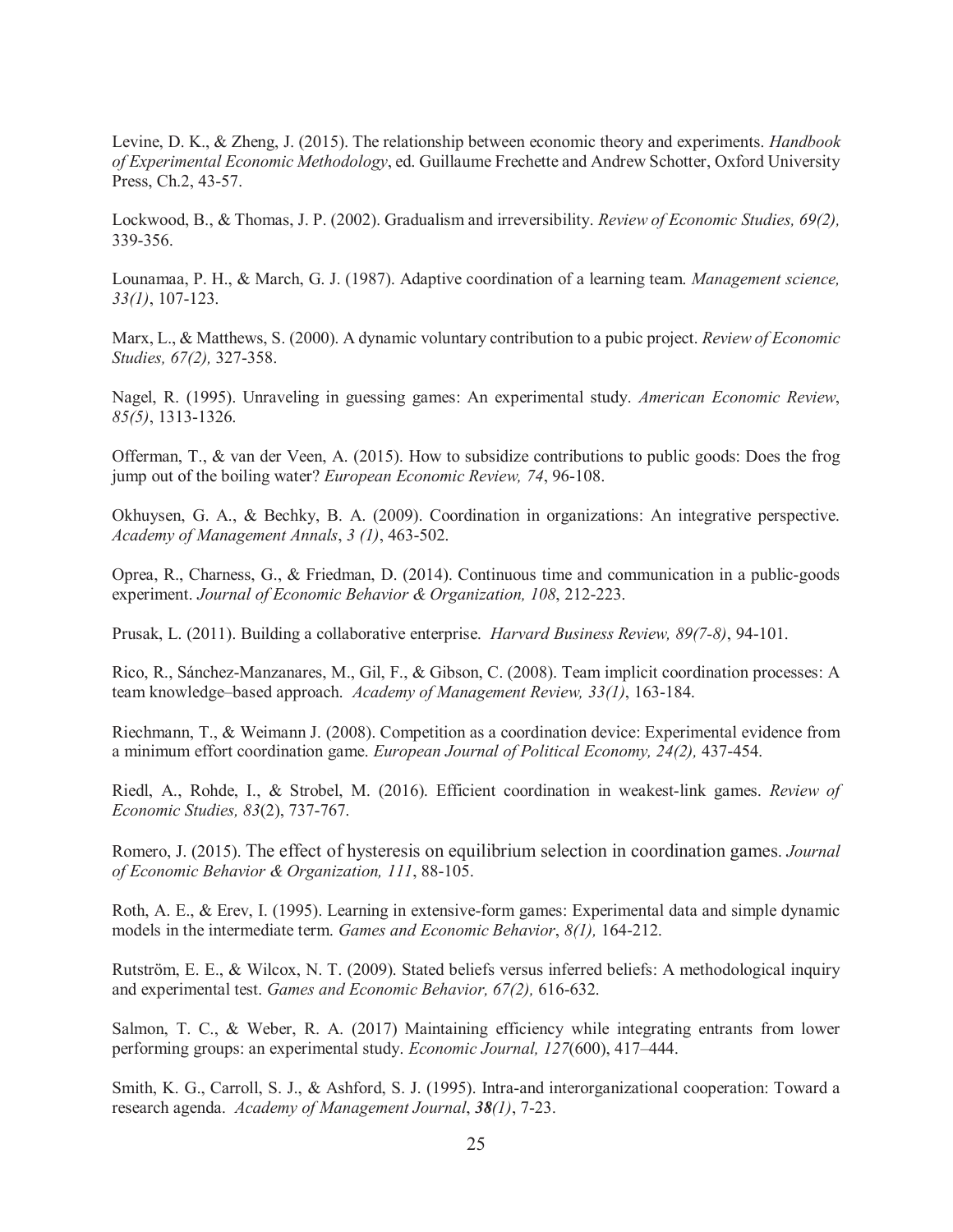Schelling, T. C. (1960). The strategy of conflict. Cambridge, MA: Harvard University Press.

Siemsen, E., Balasubramanian, S., & Roth, A. V. (2001). Incentives that induce task-related effort, helping, and knowledge sharing in workgroups. Management Science, 53 (10), 611-733.

Stahl, D. O., & Wilson, P. W. (1995). On players' models of other players: Theory and experimental evidence. Games and Economic Behavior, 10(1), 218-254.

Van De Ven, A., Delbecq, A., & Koenig, R. (1976). Determinants of coordination modes within organizations. American Sociological Review, 41(2), 322-338.

Watson, J. (1999). Starting small and renegotiation. Journal of Economic Theory, 85(1), 52-90.

Van Huyck, J. B., Battalio, R. C., & Beil, R. O. (1990). Tacit coordination games, strategic uncertainty, and coordination failure. American Economic Review, 80(1), 234-248.

Watson, J. (2002). Starting small and commitment. Games and Economic Behavior, 38(1), 176-199.

Weber, R. A., Camerer, C., Rottenstreich, Y., & Knez, M. (2001). The illusion of leadership: Misattribution of cause in coordination games. Organization Science, 12(5), 582-598.

Weber, R. A. (2005). Managing growth to achieve efficient coordination: Theory and experimental evidence. Unpublished paper.

Weber, R. A. (2006). Managing growth to achieve efficient coordination in large groups. American Economic Review, 96(1), 114-126.

Yang, C., Xu, M., Meng, J., & Tang, F. (2017). Efficient large-size coordination via voluntary group formation: An experiment. International Economic Review, 58(2), 651–668.

Yang, C., Zhang, B., Charness, G., Cong, L., & Lien, J. W. (2018). Endogenous rewards promote cooperation. Proceedings of the National Academy of Sciences, forthcoming

Zhou, L., & Su, F. (2011). Strategies and case study of venture capital investment. IEEE 2011 International Conference on Management and Service Science, 1-4. Doi: 10.1109/ICMSS.2011.5997978.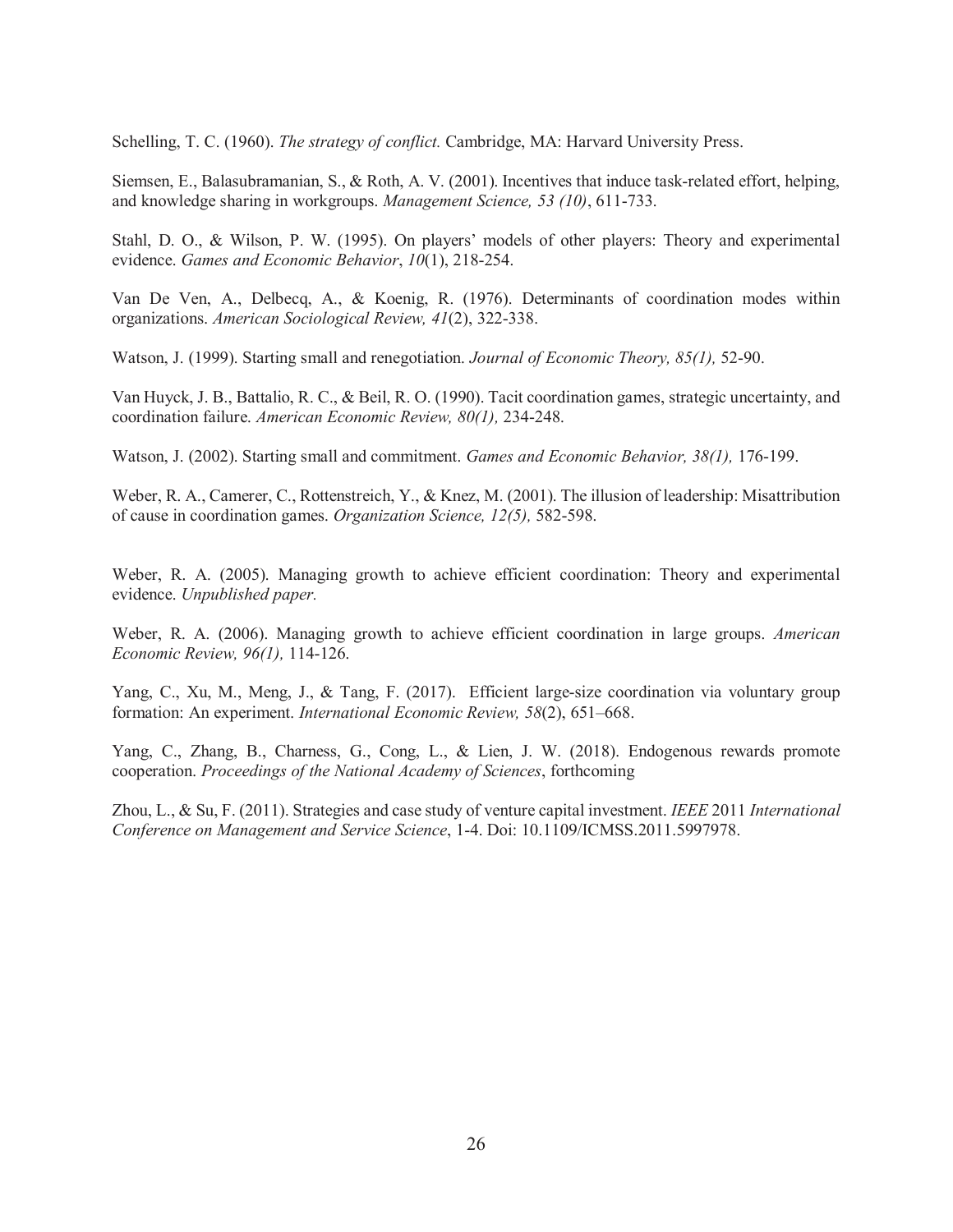

Note: The first and second vertical dotted lines separate the two halves (Periods  $1-6$  and  $7-12$ ) of the first stage, and the two stages (Periods 1–12 and 13–20), respectively. Coordination performance of different treatments in the second half (Periods 7-12) of the first stage is the main interest of this study. The High Show-up Fee treatment is identical to the Big Bang treatment except for a higher show-up fee (see Table 1 for details). Group members are fixed within each stage, whereas subjects from various treatments are reshuffled when they enter the second stage.





Note: A group coordinates successfully if all four members contribute the stake in that period.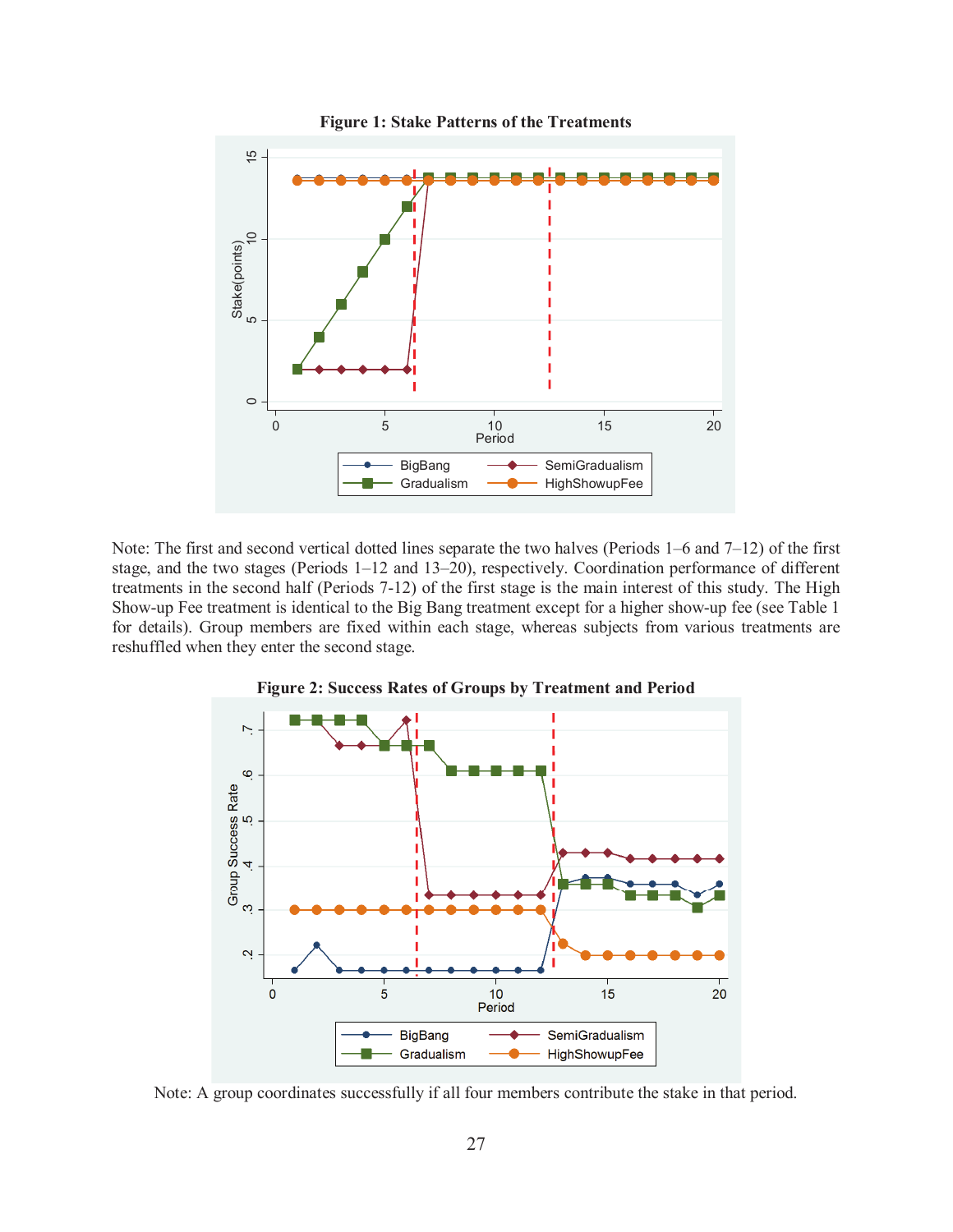

Figure 3: Average Individual Earning by Treatment and Period

Figure 4: Contribution Rate by Treatment and Period

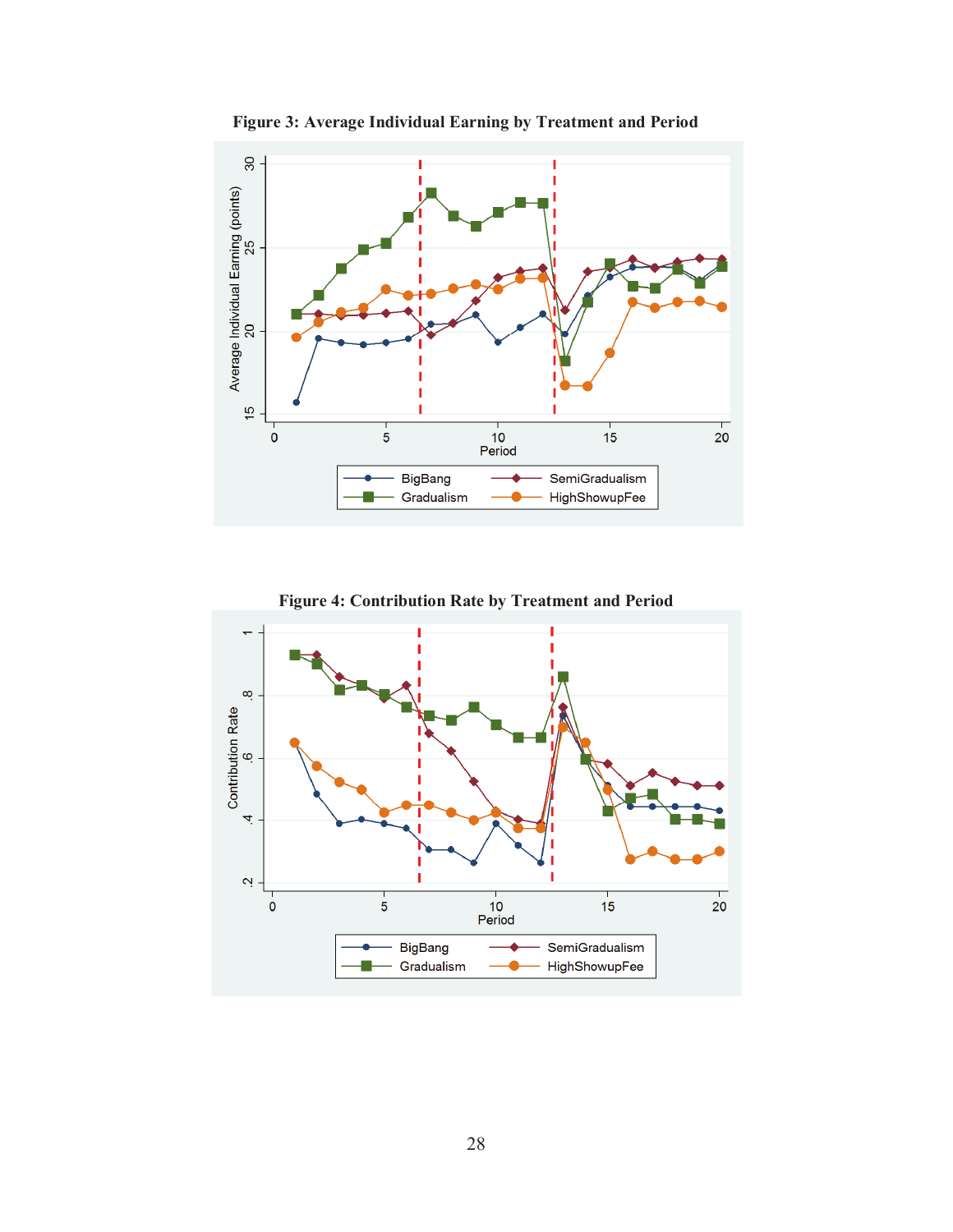| Table 1: Summary of Treatments in the First Stage              |          |                 |            |                  |
|----------------------------------------------------------------|----------|-----------------|------------|------------------|
| Treatment                                                      | Big Bang | Semi-Gradualism | Gradualism | High Show-up Fee |
| Endowment in each period (points)                              | 20       | 20              | 20         | 20               |
| Show up Fee (points)                                           | 400      | 400             | 400        | 480              |
| Exchange Rate (points/CNY)                                     | 40       | 40              | 40         | 40               |
| Stake in Period 1 (points)                                     | 14       |                 |            | 14               |
| Stake in Period 6 (points)                                     | 14       |                 | 12         | 14               |
| Stake in Period 7-12 (points)                                  | 14       | 14              | 14         | 14               |
| Number of groups                                               | 18       | 18              | 18         | 10               |
| Number of subjects                                             | 72       | 72              | 72         | 40               |
| Average earning up to Period 6 (points; excluding show-up fee) | 112.42   | 126.31          | 143.94     | 127.35           |
| Median earning up to Period 6 (points; excluding show-up fee)  | 106      | 130             | 162        | 106              |

Note: We have 18 sessions in total. Ten sessions have 16 subjects for each session who are randomized into the above four treatments, and the other eight sessions have 12 subjects for each session who are randomized into the Big Bang, Semi-Gradualism, and Gradualism treatments.